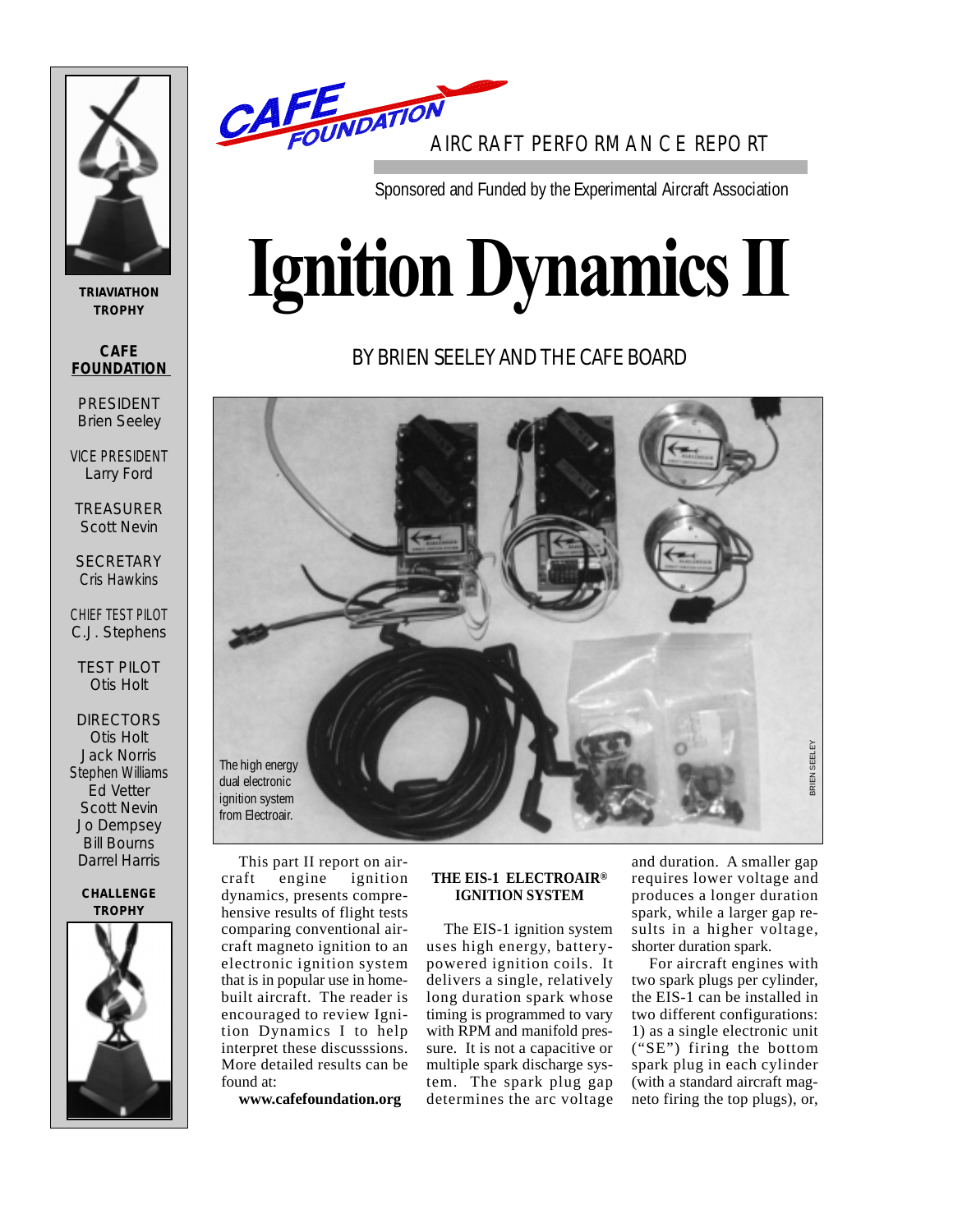2) as dual electronic units ("DE") that replace both aircraft magnetos. In the DE configuration, one unit fires the top spark plugs and the other fires the bottom plugs. This report compares both the SE and DE systems with that of standard dual magnetos ("DM"). The DE system, being entirely dependent on the aircraft battery, requires that a backup battery be installed.

Each EIS-1 system consists of 2 components; a timing unit and the direct ignition unit (DIU). The timing unit mounts like a magneto on the engine accessory case. It consists of an axial shaft onto which is mounted a standard Lycoming magneto drive gear. The shaft has a 60-tooth, iron gear that rotates inside the timing unit's case past a magnetic pulse generator. This pulse generator is mounted on the perimeter of the case and delivers its triggering signal to the direct ignition unit (DIU). To set the timing to zero degrees (TDC) for starting, the timing unit is inserted into the magneto mounting pad with its shaft rotation locked with a pin after positioning the crankshaft to TDC for cylinder #1.

The EIS-1 modulates timing advance using sensors for both RPM and relative manifold pressure. For research purposes, a switch can be installed to turn on and off the manifold pressure sensor's timing advance function. As manifold pressure drops below 24" Hg., the unit begins to advance the timing by 2° for each inch Hg. of manifold pressure reduction, reaching a maximum of 42° advance at about 16.5" Hg.

The DIU sets and maintains timing at 16° BTDC as soon as the engine reaches 650 RPM after starting. As RPM increases above 1000 RPM, the unit advances the timing in a linear fashion with RPM to reach 25° BTDC timing at 2500 RPM. The typical ignition timing observed at idle is about 16-17° BTDC with the manifold pressure sensor advance turned off and about 35° BTDC with the manifold pressure sensor advance turned on. At takeoff power of 2700 RPM and 29" Hg. manifold pressure, the timing is 25° BTDC, the same as with dual magnetos. The timing settings can be customized by Electroair for different engine applications and can be ground adjusted by the aircraft owner.

A small LCD digital ignition timing

indicator is mounted to the aircraft instrument panel to monitor the ignition timing.

Each DIU fires one spark plug for each cylinder and has two high voltage General Motors 'Dual Tower' coils. Each coil 'tower' attaches to its respective cylinder's spark plug wire. The Dual Tower coil actually fires two spark plugs each time it discharges, one in the cylinder that is completing its compression stroke and one in the opposite cylinder that is completing its exhaust stroke. One spark plug fires from barrel to tip electrode and the other, wired in series, fires from tip to barrel. This 'wasted spark' configuration obviates the need for a distributor and its moving parts and only slightly reduces the ignition energy delivered to the plug in the firing cylinder. According to Jeff Rose, *"We use high energy GM coils that generate 65,000 volts. The EIS-1 spark discharge is sustained over about 18° of crankshaft rotation when using a 0.030" spark plug electrode gap."*

Electroair specifications state that the average electrical current consumption of each electronic ignition unit is 0.75 amps with an instantaneous coil current that is programmed to reach 8.5 amps at the exact point at which a plug must be fired, regardless of RPM.

Each DIU with spark plug harness weighs 4.4 pounds and each timing unit weighs 1.5 pounds. This 5.9 pound total does not include the additional 7 pounds added by a spare 4 a.h. sealed lead-acid motorcycle battery, battery diode isolation device, ignition operation switch panel and attendant wiring. Each Bendix 1200 Series magneto with plug harness weighs about 6.8 pounds. A single EIS-1, if used in place of one Bendix 1200 magneto would result in no significant change in aircraft weight.

The EIS-1 uses special heavy duty automotive 'resistance type' spark plug wires in order to reduce electrical noise, produce less spark plug electrode erosion and to conduct the high voltages involved without arc leakage. Electroair's product brochure claims that the EIS-1 reduces spark plug fouling, can deliver as much as 120 mJ of spark energy and has a timing resolution of 0.5°. Jeff Rose states that there are about 1400 EIS-1 units in operation and that 150 of these are installed

#### COMPARATIVE AIRCRAFT FLIGHT EFFICIENCY, INC. The CAFE Foundation:

A Non Profit, All Volunteer, Tax-exempt Educational Foundation 4370 Raymonde Way, Santa Rosa, CA. 95404. FAX 707.544.2734 Aircraft Test Facility, Santa Rosa Airport

707.545.CAFE (message) Dr. Seeley's email: CAFE400@aol.com website: www.cafefoundation.org

### **IMPORTANT NOTICE**

Any reproduction, sale, republication, or other use of the whole or any part of this report without the consent of the Experimental Aircraft Association and the CAFE Foundation is strictly prohibited. Reprints of this report may be obtained by writing to: Sport Aviation, EAA Aviation Center, 3000 Poberezny Road, Oshkosh, WI. 54903-3086.

#### **ACKNOWLEDGEMENTS**

This study was supported by grant funding from the Experimental Aircraft Association and by FAA Research Grant Number 95-G-037. The CAFE Foundation gratefully acknowledges the assistance of Jeff Rose, Klaus Savier, Ben Ellison, Steve Penning, Wyman Shell, Anne Seeley, Damon Seeley, EAA Chapter 124, and the Sonoma County Airport FAA Control Tower Staff.

#### **SPONSORS**

Experimental Aircraft Association Federal Aviation Administration Cessna Aircraft Corporation Engineered Software "PowerCadd" and WildTools Bourns & Son Signs Pacific Coast Air Museum The Bike Peddler (Santa Rosa)

in the dual (DE) configuration.

#### **THE TESTBED ENGINE**

The experimental IO-360A1B6X engine used in these tests has an 8.7 to one compression ratio. It is a highly modified, experimental version of the 4 cylinder, 200 hp counterweighted Lycoming engine. It has ported, polished and flow-balanced intake and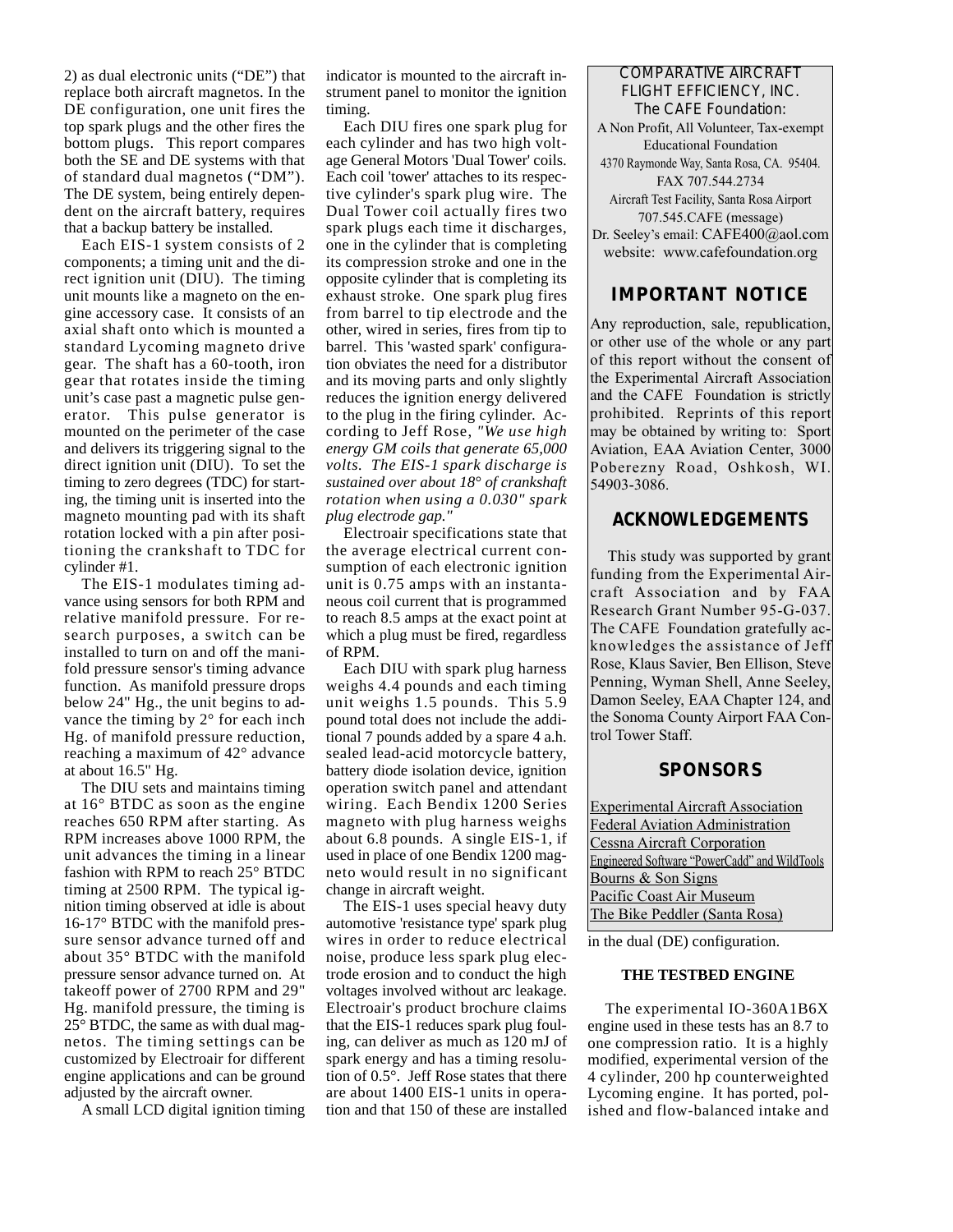#### **FLIGHT TEST METHOD**



Photo A. This view looks straight into the induction plenum through the throat of the Ellison Throttle Body on the test engine, showing how the 4 induction pipes are positioned to compete for fuel mixture.

Photo B. The stock geometry of induction inlet tubes #2 and #4. Photo C. The inlet mouth of the modified #4 intake tube was moved inboard 0.25" to be more in line with the incoming fuel fog from the Ellison Throttle Body. Despite the modification, cylinder #4 remained the leanest.



exhaust ports, a 4-into-1 tuned exhaust system, as well as a low resistance aircleaner with good ram recovery. Filtered induction air enters a custom velocity stack mounted on the inlet of the forward-facing Ellison Throttle Body.

The test engine's modified induction system has small extensions welded onto each of the four individual induction tubes to better equalize their access to the fuel fog emitted by the Ellison Throttle Body. Photos **A, B, C**. The EGT spread among the four cylinders was reduced to as little as 15-20° F by this technique, when measured at wide open throttle.

The unpressurized Bendix 1200 Series magnetos used in this study are a 'high altitude' model that uses a larger distributor and coil than the smaller Bendix S4LN magnetos. The larger coil affords a higher spark voltage that is better suited for high altitudes and lean mixtures. The larger distributor provides better resistance to internal arc/carbon tracking at these high voltages.

The test engine's tuned exhaust system provides substantial negative

The rate of climb and cruise fuel economy in smooth air were tested using the same density altitudes, humidity, center of gravity, power settings, cowl flap settings, and aircraft configuration. Aircraft weight was kept as similar as practicable on each flight.

The CAFE wing-mounted Barograph #3 was used for all airspeed and altitude data collection and the Vetter/CAFE Digital Acquisition Device ("DAD") was used to collect engine performance data. Calibrated KS Avionics EGT probes and Alcor CHT probes were used on all cylinders. All CHT's were corrected to a 100° F day. A PropTach digital tachometer was used to monitor RPM. Cowl flaps were left fully open at all times. Each flight was conducted with a clean but not waxed aircraft. All data were recorded once per second. A camcorder continuously recorded a view of the instrument panel and crew comments. Video recordings were synchronized to the data clock. Twenty two parameters were recorded. These included: Clock time, pressure altitude, density altitude, IAS, TAS, rate of climb, OAT, fuselage incline angle, RPM, manifold pressure, instantaneous aircraft weight, four cylinder EGTs and CHTs, oil temperature, fuel flow in gallons per hour and cowl exit temperature.

A stroboscopic ignition timing light was used to verify that the LCD timing panel indicator was accurate to within 1° at both 16° BTDC and 35° BTDC.

CAFE measurement of the EIS-1 current consumption showed the following:

| 0.040 amps @ 13.0V, zero RPM |
|------------------------------|
| 0.230 amps @ 12.7V, 1020 RPM |
| 0.260 amps @ 11.8V, 1040 RPM |
| 0.340 amps @ 10.5V, 1055 RPM |
| 0.560 amps @ 13.0V, 2700 RPM |

ATIS information was recorded onto videotape before each flight. Dew point spreads were 18°, 17° and 15° on the flights with the DE, SE and DM ignition systems, respectively.

All ignition systems used REM37BY 'extended reach' spark plugs in these tests, with the plug gap set at 0.031" for electronic ignition and 0.018" for magneto ignition.

Each flight began with a full power, full rich mixture, and wide open throttle (w.o.t.) takeoff followed by a climb at 125 IAS mph (panel) at 2600 RPM to

8500' density altitude. This equated to 117 mph CAS. As the aircraft reached 5,000' density altitude in climb, mixture was leaned from full rich to 15.0 gph (panel). Next, level at 8500', the RPM was set to 2550 and the cruise speeds were noted at intervals of 0.5 gph fuel flow reductions from very rich to very lean settings. A climb to 12,500' density was then made, again at 117 mph CAS, w.o.t. and 2600 RPM, leaning as appropriate to remain at least 150° rich of peak EGT. Level at 12,500' density altitude, the RPM was again set to 2550 and the cruise speeds were noted at intervals of 0.5 gph fuel flow reductions from very rich to very lean settings. Finally, another climb at 117 mph CAS, w.o.t. and 2600 RPM was made to 15,000' density where the cruise settings were repeated.

Uniform inclusion criteria from stabilized level flight data were used in selecting the comparative results. The criteria were: non-turbulent air, stable OAT, stable altitude and airspeed, ontarget RPM and fuel flow, stable fuselage incline angle and no ballistic effects.

Detailed tests of the SE system were conducted at 12,500' density altitude using the standard settings of w.o.t. and 2550 RPM, cowl flaps open. These included operation at 2 different ignition advance settings, 2 different spark plug gaps, and turning off each ignition unit to collect data while firing either top spark plugs only (Bendix 1200 magneto) or bottom spark plugs only (EIS-1 electronic ignition). Toggling the EIS-1 ignition from standard to advanced ignition timing allowed observation of timing effects on speed, EGT and engine smoothness. The effects of rotating the spark plug electrode gap of the leanest cylinder's (#4) bottom spark plug were evaluated on three short, consecutive flights on 2/09/02 using the SE ignition with the magneto both on and off.

The data for this report were obtained on different days and are subject to variations in lapse rate, rising or sinking airmass effects, etc.. Careful data point selection was used to minimize the influence of these variables. Performance differences that exceed 1.0 mph in TAS and 50 fpm in rate of climb are considered significant and real in this study.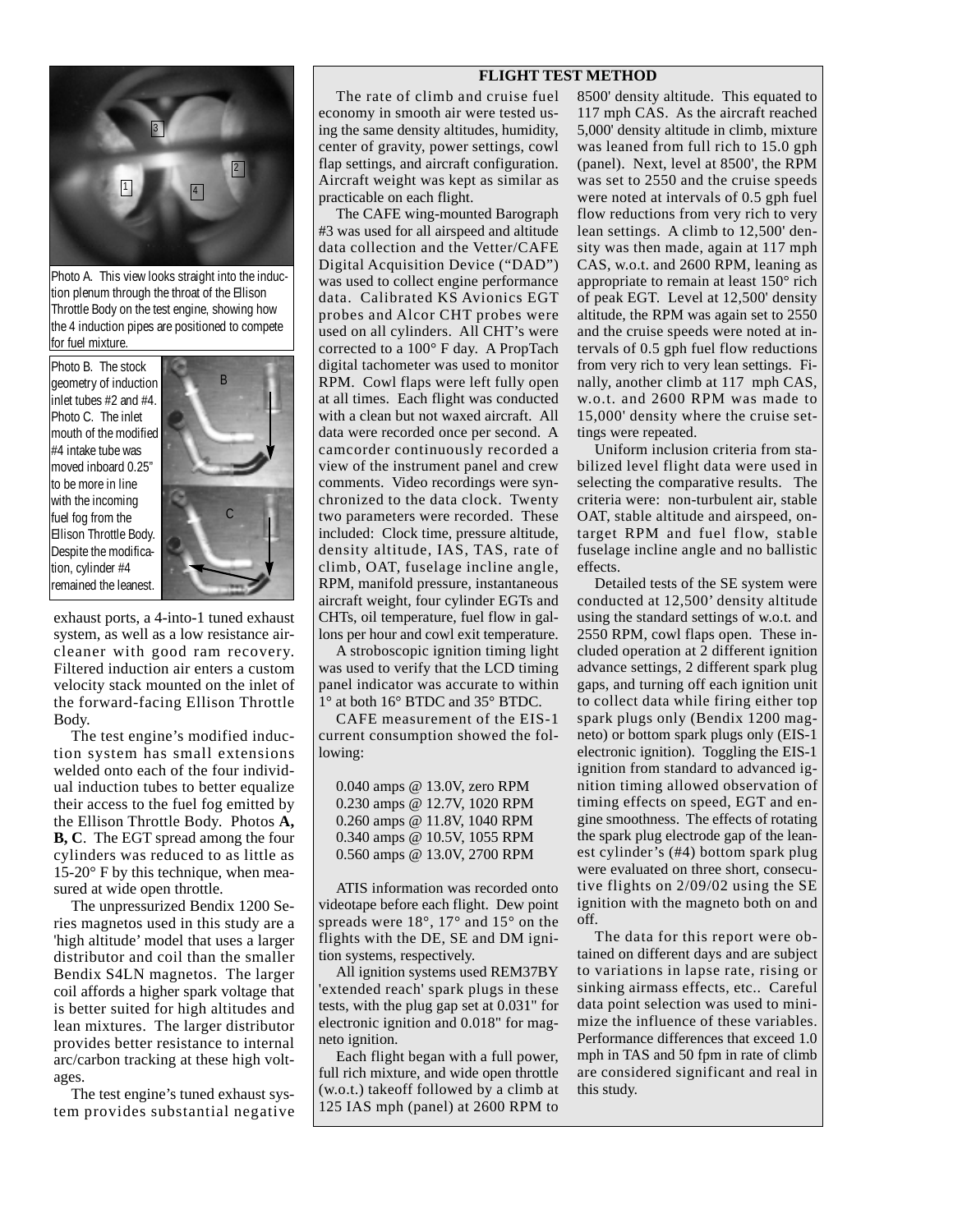|                              | Densitv         | TAS.  |      |            | Figure 11a. DE System |      |                                                    |      |      |      |                  |      |      |        |            | deg.      |
|------------------------------|-----------------|-------|------|------------|-----------------------|------|----------------------------------------------------|------|------|------|------------------|------|------|--------|------------|-----------|
| Mooney N6057Q                | altitude        | mph   | M.P. | <b>RPM</b> | GPH                   |      | CHT1 CHT2 CHT3 CHT4 EGT1 EGT2 EGT3 EGT4 Oil T. GVW |      |      |      |                  |      |      |        |            | advance   |
|                              |                 |       |      |            |                       |      |                                                    |      |      |      |                  |      |      |        |            |           |
| $DE = dual$ electronic       |                 |       |      |            |                       |      |                                                    |      |      |      |                  |      |      |        |            |           |
| dew point spread = 18° F     | DE.             |       |      |            |                       |      |                                                    |      |      |      |                  |      |      |        |            |           |
| Cruise data                  | 8552            | 196.6 | 22.8 | 2551       | 12.5                  | 383  | 373                                                | 369  | 380  | 1399 | 1394             | 1446 | 1471 | 169    | 2506       | 30        |
| <b>Dual Electroair EIS-1</b> | 8558            | 198.1 | 22.9 | 2555       | 11.5                  | 381  | 378                                                | 373  | 382  | 1483 | 1480             | 1509 | 1522 | 171    | 2504       | 30        |
| 7-13-2001                    | 8549            | 197.3 | 22.9 | 2550       | 10.5                  | 390  | 385                                                | 373  | 387  | 1552 | 1552             | 1583 | 1598 | 173    | 2503       | 30        |
| All gph are panel (video)    | 8503            | 193.5 | 22.8 | 2550       | 10.0                  | 398  | 396                                                | 372  | 383  | 1591 | 1591             | 1574 | 1567 | 173    | 2501       | 30        |
| <b>Raw TAS used</b>          | 8497            | 191.1 | 22.8 | 2550       | 9.5                   | 396  | 398                                                | 367  | 380  | 1565 | 1606             | 1533 | 1529 | 172    | 2500       | 30        |
| with no cuff drag            | 8498            | 190.1 | 22.8 | 2551       | 9.0                   | 398  | 395                                                | 357  | 374  | 1526 | 1557             | 1493 | 1490 | 173    | 2500       | 30        |
| correction                   | 8487            | 183.5 | 22.7 | 2550       | 8.5                   | 379  | 377                                                | 336  | 351  | 1474 | 1495             | 1457 | 1445 | 169    | 2498       | 30        |
|                              | 8477            | 178.8 | 22.7 | 2553       | 8.0                   | 365  | 370                                                | 323  | 338  | 1432 | 1462             | 1437 | 1410 | 169    | 2497       | 30        |
|                              | 8471            | 168.5 | 22.5 | 2553       | 7.5                   | 331  | 344                                                | 300  | 310  | 1396 | 1446             | 1462 | 1437 | 165    | 2496       |           |
|                              |                 |       |      |            |                       |      |                                                    |      |      |      |                  |      |      |        |            |           |
|                              | DE.             |       |      |            |                       |      |                                                    |      |      |      |                  |      |      |        |            |           |
|                              | Densalt.        | new   | M.P. | <b>RPM</b> | <b>GPH</b>            | CHT# | CHT#                                               | CHT# | CHT# | EGT1 | EGT <sub>2</sub> | EGT3 | EGT4 | Oil T  | GVW        | deg.      |
|                              | 12507           | 187.2 | 19.2 | 2549       | 11.0                  | 379  | 357                                                | 382  | 398  | 1316 | 1261             | 1340 | 1362 | 177    | 2484       | 36        |
|                              | 12544           | 187.9 | 19.2 | 2544       | 10.5                  | 391  | 378                                                | 376  | 389  | 1367 | 1322             | 1370 | 1408 | 172    | 2482       | 36        |
|                              | 12525           | 188.1 | 19.1 | 2552       | 10.0                  | 401  | 386                                                | 382  | 400  | 1400 | 1367             | 1422 | 1450 | 172    | 2481       | 36        |
| CF wide open                 | 12549           | 189.1 | 19.2 | 2555       | 9.5                   | 409  | 405                                                | 390  | 403  | 1458 | 1430             | 1459 | 1484 | 173    | 2479       | 36        |
| All CHT corr. for            | 12569           | 188.4 | 19.2 | 2549       | 9.0                   | 413  | 413                                                | 391  | 404  | 1488 | 1462             | 1491 | 1524 | 173    | 2479       | 36        |
| 100° F day                   | 12564           | 188.3 | 19.1 | 2548       | 8.5                   | 415  | 418                                                | 392  | 407  | 1526 | 1516             | 1521 | 1513 | 174    | 2478       | 36        |
|                              | 12555           | 187.6 | 19.2 | 2549       | 8.0                   | 410  | 416                                                | 393  | 390  | 1490 | 1543             | 1476 | 1446 | 177    | 2477       | 36        |
|                              | 12565           | 183.6 | 19.1 | 2550       | 7.5                   | 392  | 404                                                | 365  | 367  | 1436 | 1487             | 1398 | 1383 | 174    | 2475       | 36        |
|                              | 12563           | 180.1 | 19.1 | 2554       | 7.0                   | 373  | 388                                                | 342  | 347  | 1373 | 1402             | 1362 | 1350 | 170    | 2474       | 36        |
|                              | 12569           | 173.4 | 18.9 | 2551       | 6.5                   | 359  | 369                                                | 324  | 330  | 1337 | 1367             | 1345 | 1327 | 164    | 2474       | 36        |
|                              |                 |       |      |            |                       |      |                                                    |      |      |      |                  |      |      |        |            |           |
|                              | DE.<br>Densalt. | new   | M.P  | <b>RPM</b> | <b>GPH</b>            | CHT# | CHT#                                               | CHT# | CHT# | EGT1 | EGT <sub>2</sub> | EGT3 | EGT4 | Oil T. | <b>GVW</b> |           |
| Data are W.O.T.              | 15008           | 180.0 | 17.1 | 2550       | 9.5                   | 403  | 374                                                | 389  | 412  | 1349 | 1277             | 1342 | 1375 | 173    | 2463       | deg<br>41 |
| <b>Target = 2550 RPM</b>     | 15007           | 184.2 | 17.1 | 2549       | 9.0                   | 408  | 378                                                | 394  | 410  | 1382 | 1327             | 1372 | 1429 | 173    | 2462       | 41        |
| <b>TAS from careful</b>      | 15004           | 185.8 | 17.3 | 2550       | 8.5                   | 408  | 379                                                | 397  | 412  | 1433 | 1361             | 1425 | 1462 | 173    | 2462       | 41        |
| lreview of OAT. I.A.         | 14994           | 184.2 | 17.1 | 2546       | 8.0                   | 415  | 387                                                | 398  | 411  | 1473 | 1407             | 1460 | 1486 | 174    | 2461       | 41        |
| stability, video, ballistics | 15000           | 182.2 | 17.2 | 2553       | 7.5                   | 415  | 400                                                | 401  | 404  | 1496 | 1462             | 1472 | 1457 | 178    | 2460       | 41        |
|                              | 14989           | 179.1 | 17.1 | 2546       | 7.0                   | 414  | 410                                                | 389  | 386  | 1444 | 1507             | 1429 | 1380 | 176    | 2458       | 41        |
|                              | 15017           | 174.6 | 17.1 | 2557       | 6.5                   | 390  | 403                                                | 374  | 373  | 1367 | 1462             | 1346 | 1334 | 174    | 2457       | 41        |
|                              | 14929           | 168.7 | 17.1 | 2541       | 6.0                   | 330  | 350                                                | 295  | 303  | 1281 | 1347             | 1284 | 1265 | 159    | 2454       | 41        |
|                              | 14901           | 160.1 | 17.0 | 2555       | 5.5                   | 315  | 333                                                | 275  | 284  | 1250 | 1291             | 1324 | 1305 | 158    | 2453       | 41        |

backpressure during the overlap stroke when measured by exhaust pressure graph.1 Service experience with this exhaust system has shown reduced

plug fouling, chamber coking, and oil contamination suggestive of effective scavenging of exhaust residuals.

| Moonev N6057Q                     | <b>Density</b><br>altitude | <b>TAS</b> | M.P. | <b>RPM</b> | Figure 11b.<br><b>GPH</b> | СНТ1  СНТ2  СНТ3  СНТ4  ЕGT1  ЕGT2  ЕGT3 ЕGT4  Oil T.  GVW |            | <b>DM System</b> |            |      |                  |      |                  |       |            | deg.<br>advance |
|-----------------------------------|----------------------------|------------|------|------------|---------------------------|------------------------------------------------------------|------------|------------------|------------|------|------------------|------|------------------|-------|------------|-----------------|
| dew point spread = $15^{\circ}$ F | 8730                       | 194.1      | 23.0 | 2549       | 12.0                      | 403                                                        | 382        | 382              | 401        | 1486 | 1450             | 1469 | 1467             | 178   | 2477       | 25              |
| Cruise data                       | 8693                       | 196.2      | 23.0 | 2544       | 11.0                      | 405                                                        | 392        | 380              | 397        | 1544 | 1509             | 1517 | 1529             | 179   | 2475       | 25              |
| Dual Bendix 1200                  | 8674                       | 194.4      | 23.0 | 2553       | 10.0                      | 406                                                        | 394        | 380              | 398        | 1590 | 1605             | 1594 | 1602             | 181   | 2475       | 25              |
|                                   | 8662                       | 192.9      | 22.9 | 2548       | 9.5                       | 405                                                        | 396        | 381              | 395        | 1542 | 1608             | 1569 | 1560             | 172   | 2474       | 25              |
| DM = Dual magneto                 | 8634                       | 189.8      | 23.0 | 2550       | 9.0                       | 384                                                        | 380        | 373              | 377        | 1501 | 1540             | 1519 | 1509             | 175   | 2473       | 25              |
|                                   | 8627                       | 185.0      | 23.0 | 2546       | 8.5                       | 377                                                        | 370        | 357              | 369        | 1465 | 1489             | 1484 | 1466             | 176   | 2472       | 25              |
| All gph are panel (video)         | 8607                       | 180.3      | 22.8 | 2550       | 8.0                       | 356                                                        | 347        | 339              | 347        | 1421 | 1460             | 1454 | 1415             | 172   | 2472       | 25              |
| <b>Raw TAS here</b>               | 8617                       | 169.1      | 22.8 | 2550       | 7.5                       | 330                                                        | 316        | 312              | 320        | 1408 | 1460             | 1452 | 1416             | 168   | 2471       | 25              |
| i.e., no cuff drag                |                            |            |      |            |                           |                                                            |            |                  |            |      |                  |      |                  |       |            |                 |
| lhas been included                | DМ                         |            |      |            |                           |                                                            |            |                  |            |      |                  |      |                  |       |            |                 |
|                                   | Dens. Alt                  | <b>TAS</b> | M.P  | <b>RPM</b> | <b>GPH</b>                | <b>CHT</b>                                                 | <b>CHT</b> | <b>CHT</b>       | <b>CHT</b> | EGT1 | EGT <sub>2</sub> | EGT3 | EGT <sub>4</sub> | Oil T | GVW        | adv. °          |
|                                   | 12599                      | 189.6      | 19.4 | 2554       | 12.0                      | 372                                                        | 352        | 361              | 370        | 1364 | 1305             | 1344 | 1355             | 158   | 2459       | 25              |
|                                   | 12616                      | 189.4      | 19.5 | 2550       | 11.0                      | 392                                                        | 363        | 364              | 380        | 1407 | 1382             | 1387 | 1402             | 160   | 2458       | 25              |
|                                   | 12626                      | 192.0      | 19.5 | 2546       | 10.0                      | 395                                                        | 383        | 369              | 385        | 1502 | 1475             | 1461 | 1488             | 169   | 2457       | 25              |
| 8/25/01 DM                        | 12618                      | 192.2      | 19.5 | 2550       | 9.5                       | 408                                                        | 385        | 368              | 386        | 1529 | 1503             | 1492 | 1522             | 165   | 2456       | 25              |
|                                   | 12592                      | 191.9      | 19.5 | 2546       | 9.0                       | 394                                                        | 390        | 380              | 387        | 1560 | 1545             | 1524 | 1548             | 155   | 2455       | 25              |
|                                   | 12638                      | 187.3      | 19.4 | 2550       | 8.5                       | 394                                                        | 389        | 382              | 383        | 1547 | 1587             | 1550 | 1544             | 161   | 2453       | 25              |
| CF wide open                      | 12630                      | 184.3      | 19.5 | 2547       | 8.0                       | 381                                                        | 380        | 366              | 368        | 1492 | 1525             | 1503 | 1491             | 165   | 2452       | 25              |
| All CHT corr, for                 | 12593                      | 180.3      | 19.3 | 2550       | 7.5                       | 364                                                        | 356        | 350              | 356        | 1443 | 1464             | 1458 | 1440             | 164   | 2451       | 25              |
| 100° F dav                        | 12526                      | 167.8      | 19.3 | 2550       | 7.0                       | 329                                                        | 312        | 314              | 315        | 1401 | 1436             | 1430 | 1399             | 159   | 2449       | 25              |
|                                   | 12500                      | 156.9      | 19.2 | 2549       | 6.5                       | 318                                                        | 301        | 303              | 305        | 1394 | 1467             | 1456 | 1441             | 157   | 2449       | 25              |
|                                   |                            |            |      |            |                           |                                                            |            |                  |            |      |                  |      |                  |       |            |                 |
|                                   | DM                         |            |      |            |                           |                                                            |            |                  |            |      |                  |      |                  |       |            |                 |
| Data are W.O.T.                   | Dens. Alt                  | <b>TAS</b> | M.P. | <b>RPM</b> | <b>GPH</b>                | <b>CHT</b>                                                 | <b>CHT</b> | <b>CHT</b>       | <b>CHT</b> | EGT1 | EGT <sub>2</sub> | EGT3 | EGT4             | Oil T | <b>GVW</b> | adv. °          |
| $Target = 2550$ RPM               | 15128                      | 182.3      | 17.5 | 2551       | 10.5                      | 400                                                        | 366        | 370              | 381        | 1380 | 1314             | 1342 | 1360             | 174   | 2442       | 25              |
| <b>ITAS from careful</b>          | 15178                      | 186.2      | 17.5 | 2546       | 10.0                      | 383                                                        | 354        | 356              | 374        | 1419 | 1344             | 1364 | 1386             | 172   | 2441       | 25              |
| lreview of OAT. I.A.              | 15186                      | 188.1      | 17.5 | 2547       | 9.5                       | 380                                                        | 353        | 356              | 374        | 1443 | 1373             | 1382 | 1436             | 171   | 2440       | 25              |
| stability, video, ballistics      | 15200                      | 187.4      | 17.6 | 2548       | 9.0                       | 389                                                        | 363        | 364              | 374        | 1474 | 1415             | 1428 | 1466             | 166   | 2439       | 25              |
|                                   | 15154                      | 188.0      | 17.6 | 2548       | 8.5                       | 393                                                        | 369        | 367              | 372        | 1520 | 1483             | 1466 | 1513             | 166   | 2437       | 25              |
|                                   | 15190                      | 184.9      | 17.6 | 2552       | 8.0                       | 386                                                        | 368        | 366              | 372        | 1516 | 1533             | 1506 | 1525             | 169   | 2436       | 25              |
|                                   | 15172                      | 183.2      | 17.5 | 2550       | 7.5                       | 372                                                        | 366        | 361              | 362        | 1482 | 1536             | 1510 | 1480             | 168   | 2434       | 25              |
|                                   | 15165                      | 179.3      | 17.4 | 2547       | 7.0                       | 355                                                        | 347        | 347              | 344        | 1429 | 1454             | 1458 | 1424             | 167   | 2434       | 25              |
|                                   | 15139                      | 170.3      | 17.4 | 2549       | 6.5                       | 331                                                        | 323        | 327              | 320        | 1374 | 1388             | 1420 | 1368             | 163   | 2433       | 25              |
|                                   | 15137                      | 155.5      | 17.2 | 2553       | 6.0                       | 309                                                        | 302        | 306              | 298        | 1371 | 1440             | 1413 | 1387             | 159   | 2432       | 25              |

#### **WARNING TO ALL PILOTS:**

**Severe engine damage or engine failure leading to possibly fatal and destructive aircraft accidents can occur when lean mixtures or advanced ignition timing are used inappropriately. The power, ignition timing and mixture settings used by the CAFE Foundation in these experimental flight tests are not safe to be used on all engines or in all flight conditions.**

**Advancing ignition timing relative to that recommended by the engine manufacturer is extremely hazardous for turbocharged aircraft engines, and can be unsafe for normally aspirated engines during operation at more than 70% power. Even when operating at below 70% power, excessive ignition timing advance may, under some circumstances, pose the serious risks cited above.**

#### **FLIGHT TEST PREPARATION**

Because of the engine cooling challenges of conducting full throttle climbs at best rate of climb airspeed (Vy) in summer air, several FAA climb cooling tests were conducted before taking actual cruise performance data.

With the dual electronic ignition system operating at advanced ignition timing, a significant increase in engine cooling demand was observed. Several changes to the engine cowl and induction system were made to assure adequate cooling. Cowl exit area was increased for both cylinder cooling and oil cooler. A large aft-facing air extractor bluff body was installed at the oil cooler exit, which lowered oil temperatures by 35° F. See Photo **D**. Baffle exit path openings around the bottom of the cylinder head cooling fins were selectively enlarged. Induction tube geometry was further modified to selectively enrich cylinder #4. Although these induction modifications gave the desired reduction in CHT, they somewhat widened the otherwise narrow EGT spread among cylinders. There was a noticeable loss of aircraft top speed as a result of the increased drag from these cooling system modifications.

An instability of propeller RPM required an overhauling of the propeller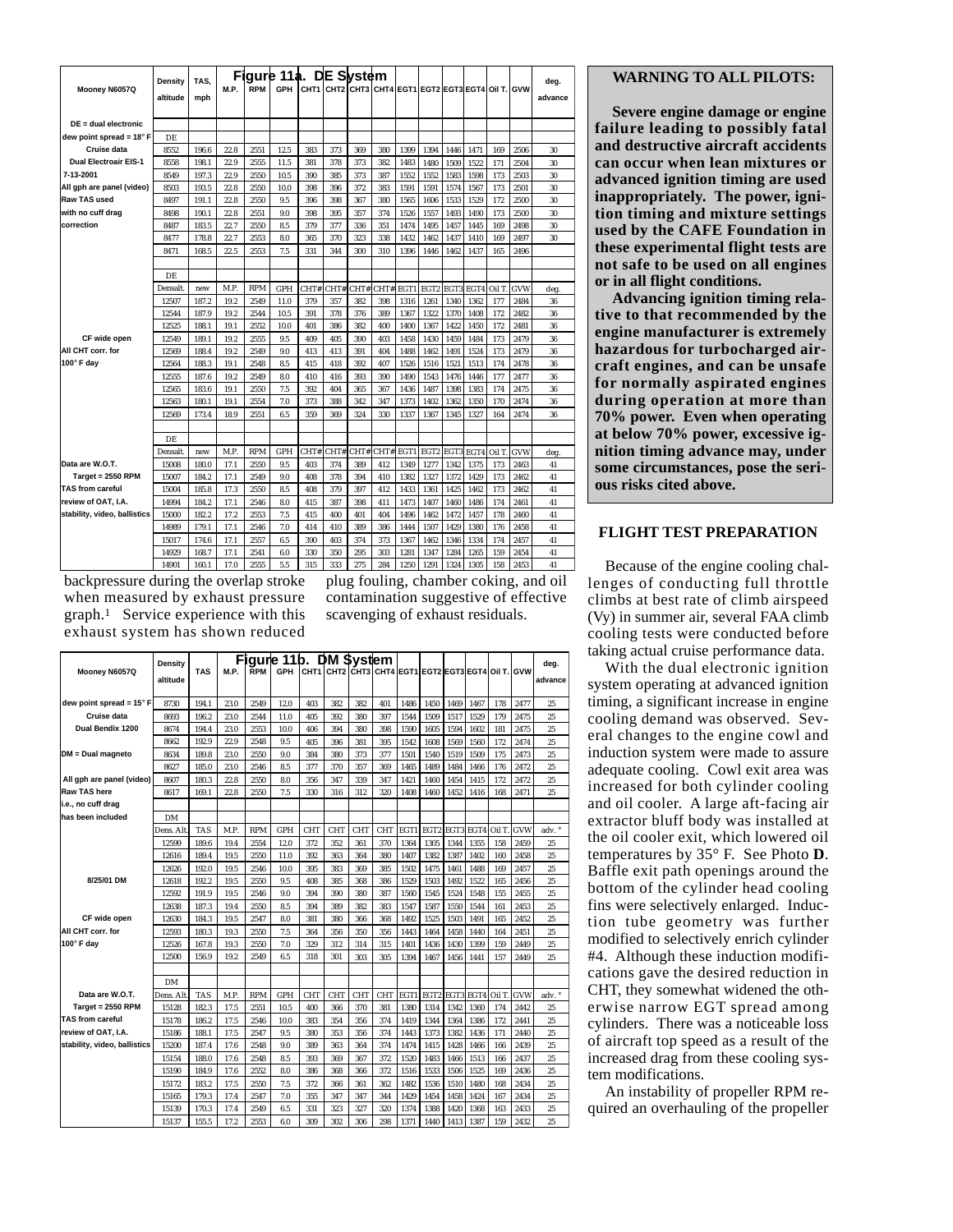|                                                  | <b>Density</b>  | <b>TAS</b>     |              |              | M.P <b>Figure</b> 41 GHT SETS WISSON4 EGT1 EGT2 EGT3 EGT4 OILT. |          |            |            |            |              |                  |              |                  |            |              | deg.     |
|--------------------------------------------------|-----------------|----------------|--------------|--------------|-----------------------------------------------------------------|----------|------------|------------|------------|--------------|------------------|--------------|------------------|------------|--------------|----------|
| Mooney N6057Q                                    | altitude        |                |              |              |                                                                 |          |            |            |            |              |                  |              |                  |            | GVW          | advance  |
|                                                  |                 |                |              |              |                                                                 |          |            |            |            |              |                  |              |                  |            |              |          |
| dew point spread = $17^{\circ}$ F                | <b>SE</b>       |                |              |              |                                                                 |          |            |            |            |              |                  |              |                  |            |              |          |
| <b>Cruise data</b><br>One Electroair EIS-1 (Rt.) | 8500            | 193.3          | 22.7         | 2551         | 12.5                                                            | na       | 379        | 377        | 395        | 1394         | 1394             | 1445         | 1461             | 174        | 2509         | 30       |
| One magneto (Lt.)                                | 8493            | 193.4          | 22.8         | 2552         | 11.5                                                            | na       | 391        | 379        | 396        | 1475         | 1475             | 1503         | 1511             | 174        | 2508<br>2506 | 30       |
| <b>Magneto fires</b>                             | 8509            | 196.2<br>196.5 | 22.9<br>22.8 | 2549<br>2549 | 11.0                                                            | na       | 400<br>401 | 380<br>380 | 398<br>395 | 1509<br>1551 | 1501<br>1553     | 1534         | 1532             | 177        | 2505         | 30<br>30 |
| the top plugs                                    | 8520            |                |              |              | 10.5                                                            | na       |            |            |            |              |                  | 1583         | 1586             | 177        |              |          |
| All gph are panel (video)                        | 8517<br>8507    | 191.8<br>191.7 | 22.9<br>22.8 | 2552<br>2552 | 10.0<br>9.5                                                     | na       | 399<br>398 | 377<br>370 | 393<br>378 | 1583<br>1560 | 1590<br>1605     | 1578<br>1531 | 1562<br>1532     | 176<br>178 | 2503<br>2501 | 30<br>30 |
| Raw TAS here                                     | 8510            | 189.8          | 22.6         | 2550         | 9.0                                                             | na       | 394        | 355        | 372        | 1517         | 1555             | 1494         | 1493             | 174        | 2500         | 30       |
| i.e., no cuff drag                               | 8478            | 181.0          | 22.7         | 2550         | 8.5                                                             | na<br>na | 367        | 320        | 337        | 1470         | 1490             | 1456         | 1438             | 164        | 2496         | 30       |
| has been included                                | 8459            | 176.4          | 22.6         | 2552         | 8.0                                                             |          | 349        | 310        | 318        | 1409         | 1460             | 1449         | 1421             | 164        | 2495         | 30       |
|                                                  |                 |                |              |              |                                                                 | na       |            |            |            |              |                  |              |                  |            |              |          |
| $SE = single$ electronic                         | SE.             |                |              |              |                                                                 |          |            |            |            |              |                  |              |                  |            |              |          |
| dew point spread = $17^{\circ}$ F                | <b>Densalt</b>  | new            | M.P          | <b>RPM</b>   | <b>GPH</b>                                                      | CHT#     | CHT#       | CHT#       | CHT#       | EGT1         | EGT <sub>2</sub> | EGT3         | EGT4             | Oil T      | GVW          | deg.     |
| SE on 7/15/01                                    | 12484           | 188.2          | 19.1         | 2553         | 10.5                                                            | na       | 384        | 382        | 401        | 1380         | 1344             | 1384         | 1421             | 177        | 2480         | 36       |
|                                                  | 12490           | 188.1          | 19.2         | 2550         | 10.0                                                            | na       | 383        | 378        | 399        | 1417         | 1375             | 1430         | 1451             | 176        | 2476         | 36       |
|                                                  | 12504           | 190.8          | 19.3         | 2542         | 9.5                                                             | na       | 386        | 379        | 399        | 1455         | 1421             | 1453         | 1471             | 177        | 2473         | 36       |
| CF wide open                                     | 12496           | 188.6          | 19.2         | 2551         | 9.0                                                             | na       | 390        | 378        | 394        | 1495         | 1467             | 1488         | 1511             | 177        | 2472         | 36       |
| All CHT corr, for                                | 12526           | 187.0          | 19.3         | 2548         | 8.5                                                             | na       | 394        | 377        | 392        | 1513         | 1508             | 1516         | 1512             | 178        | 2472         | 36       |
| 100° F dav                                       | 12548           | 186.2          | 19.2         | 2546         | 8.0                                                             | na       | 393        | 374        | 380        | 1505         | 1536             | 1474         | 1456             | 177        | 2471         | 36       |
|                                                  | 12554           | 182.3          | 19.1         | 2550         | 7.5                                                             | na       | 384        | 355        | 359        | 1436         | 1488             | 1417         | 1391             | 175        | 2470         | 36       |
|                                                  | 12507           | 176.6          | 19.2         | 2555         | 7.0                                                             | na       | 355        | 305        | 321        | 1364         | 1426             | 1364         | 1355             | 164        | 2468         | 36       |
|                                                  | 12509           | 168.9          | 19.0         | 2550         | 6.5                                                             | na       | 345        | 291        | 304        | 1345         | 1370             | 1370         | 1360             | 164        | 2467         | 36       |
|                                                  |                 |                |              |              |                                                                 |          |            |            |            |              |                  |              |                  |            |              |          |
| SE2 on 12/04/01                                  | SE <sub>2</sub> |                |              |              |                                                                 |          |            |            |            |              |                  |              |                  |            |              |          |
| dewpoint spread = $4^\circ$ F                    | Densalt.        | new            | M.P          | <b>RPM</b>   | <b>GPH</b>                                                      | CHT#     | CHT#       | CHT#       | CHT#       | EGT1         | EGT <sub>2</sub> | EGT3         | EGT <sub>4</sub> | Oil T      | GVW          | deg.     |
| Note: 40° v. 36° adv.                            | 12698           | 178.2          | 17.7         | 2559         | 11.0                                                            | 424      | 377        | na         | 424        | 1221         | 1206             | na           | 1314             | 163        | 2538         | 40       |
|                                                  | 12762           | 180.5          | 17.6         | 2547         | 10.5                                                            | 400      | 389        | na         | 426        | 1303         | 1273             | na           | 1351             | 164        | 2537         | 40       |
|                                                  | 12685           | 184.7          | 17.7         | 2551         | 10.0                                                            | 401      | 392        | na         | 429        | 1339         | 1286             | na           | 1372             | 165        | 2537         | 40       |
|                                                  | 12678           | 183.6          | 17.7         | 2548         | 9.5                                                             | 398      | 394        | na         | 429        | 1361         | 1337             | na           | 1418             | 165        | 2537         | 40       |
| this flight had                                  | 12684           | 183.4          | 17.6         | 2551         | 9.0                                                             | 415      | 397        | na         | 430        | 1424         | 1372             | na           | 1448             | 165        | 2537         | 40       |
| close agreement                                  | 12641           | 185.4          | 17.7         | 2556         | 8.5                                                             | 421      | 419        | na         | 428        | 1478         | 1429             | na           | 1485             | 163        | 2537         | 40       |
| of palt. with dalt.                              | 12578           | 185.1          | 17.8         | 2547         | 8.0                                                             | 429      | 425        | na         | 421        | 1488         | 1488             | na           | 1445             | 163        | 2537         | 40       |
| Note change in                                   | 12560           | 181.0          | 17.7         | 2552         | 7.5                                                             | 410      | 426        | na         | 395        | 1428         | 1513             | na           | 1384             | 163        | 2537         | 40       |
| M.P. v. other flt.                               | 12620           | 177.2          | 17.6         | 2555         | 7.0                                                             | 380      | 394        | na         | 368        | 1361         | 1423             | na           | 1330             | 159        | 2536         | 40       |
| at 12,500' SE                                    | 12650           | 171.0          | 17.4         | 2552         | 6.5                                                             | 356      | 368        | na         | 338        | 1328         | 1348             | na           | 1315             | 158        | 2536         | 40       |
| rough engine                                     | 12667           | 160.0          | 17.5         | 2588         | 6.0                                                             | 315      | 340        | na         | 306        | 1314         | 1330             | na           | 1359             | 158        | 2535         | 40       |
| very rough engine                                | 12671           | 152.0          | 17.4         | 2556         | 5.8                                                             | 291      | 329        | na         | 289        | 1327         | 1353             | na           | 963              | 154        | 2535         | 40       |
|                                                  |                 |                |              |              |                                                                 |          |            |            |            |              |                  |              |                  |            |              |          |
| dew point spread = $17^{\circ}$ F                | <b>SE</b>       |                |              |              |                                                                 |          |            |            |            |              |                  |              |                  |            |              |          |
| All data are W.O.T.                              | Densalt.        | new            | M.P          | <b>RPM</b>   | <b>GPH</b>                                                      | CHT#     | CHT#       | CHT#       | CHT#       | EGT1         | EGT <sub>2</sub> | EGT3         | EGT <sub>4</sub> | Oil T      | GVW          | deg.     |
| $Target = 2550$ RPM                              | 14974           | 180.8          | 17.2         | 2553         | 10.0                                                            | na       | 378        | 392        | 414        | 1336         | 1240             | 1328         | 1361             | 178        | 2456         | 41       |
| <b>TAS from careful</b>                          | 14983           | 182.2          | 17.3         | 2550         | 9.0                                                             | na       | 378        | 397        | 411        | 1387         | 1342             | 1374         | 1433             | 178        | 2454         | 41       |
| review of OAT, I.A.                              | 15017           | 184.5          | 17.3         | 2553         | 8.5                                                             | na       | 396        | 401        | 410        | 1450         | 1372             | 1429         | 1465             | 177        | 2451         | 41       |
| stability, video, ballistics                     | 15068           | 185.9          | 17.2         | 2552         | 8.0                                                             | na       | 400        | 399        | 402        | 1485         | 1422             | 1466         | 1506             | 177        | 2449         | 41       |
|                                                  | 14996           | 182.4          | 17.4         | 2550         | 7.5                                                             | na       | 409        | 389        | 378        | 1498         | 1469             | 1470         | 1452             | 173        | 2444         | 41       |
|                                                  | 14958           | 179.6          | 17.3         | 2547         | 7.0                                                             | na       | 403        | 368        | 365        | 1422         | 1517             | 1394         | 1371             | 170        | 2441         | 41       |
|                                                  | 15021           | 173.6          | 17.2         | 2554         | 6.5                                                             | na       | 376        | 335        | 337        | 1359         | 1441             | 1348         | 1335             | 166        | 2440         | 41       |
|                                                  | 15015           | 168.8          | 17.0         | 2548         | 6.0                                                             | na       | 346        | 291        | 296        | 1316         | 1356             | 1341         | 1329             | 158        | 2437         | 41       |

**c**, and are graphically shown in Figures **12a and 12b.** Temperature data are included along with the true airspeeds to facilitate interpretation of the results.

Figure **12a** shows that the DE ignition, when operated at the *leanest* fuel flows with its ignition timing at  $41^\circ$ BTDC at 15,000' density altitude, performed better than the DM ignition whose timing was set at 25° BTDC. Their respective airspeeds at 6.0 gph are 168.7 mph DE, 168.8 mph SE and 155.5 mph with DM, a more than 13 mph advantage for the electronic ignition. This represents an 8.5% increase in airspeed with the electronic ignition. The 4 channel EGT data at these very lean mixtures (130°-200° F lean of peak) show that the DM system exhibits some lean misfiring at the 6.0 gph setting, accompanied by some engine roughness. When enriched to a fuel flow of 6.5 gph, the DM system gives 170.3 mph at 15,000' and the roughness is eliminated.

In Figure **12b**, at 12,500' density altitude, 6.5 gph yields 173.4 mph with DE ignition timing at 36° BTDC and 156.9 mph with the DM system timed at the standard 25° BTDC setting, a 16.5 mph advantage for the electronic ignition. However, the DM system at 6.5 gph again exhibits the rise in EGT that indicates lean misfiring that is not

and governor to allow RPM to be held more constant during flight tests. The newly overhauled Hartzell prop HCE-2YR-1BF with 8467-7R blades was dynamically balanced using the ACES system just prior to the flight program.

All three ignition configurations were tested only after all of these modifications were completed.

#### **RESULTS**

The results of the DE, DM and SE ignition systems tests are presented in spreadsheet form in Figures **11a,b and**



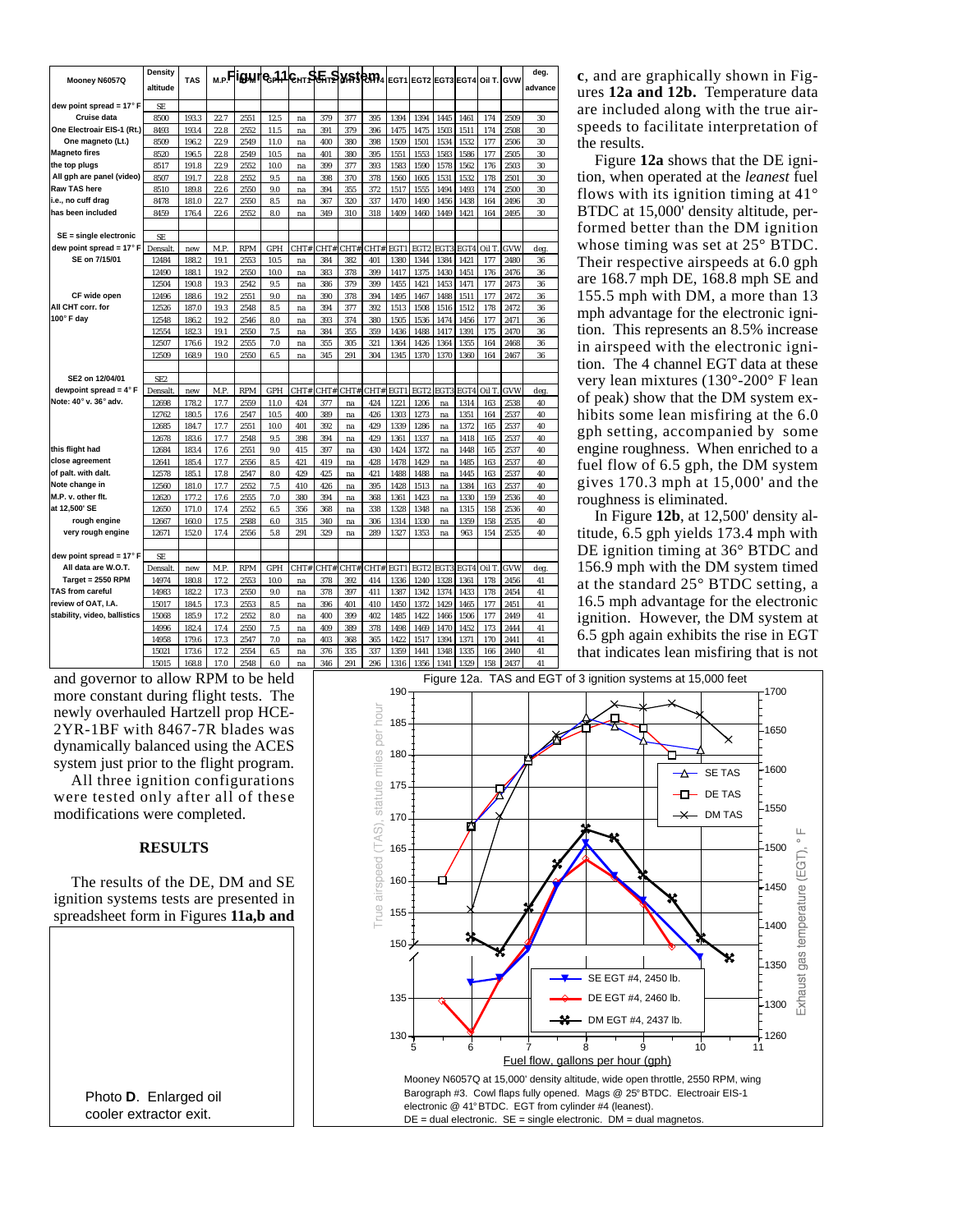

Mooney N6057Q at 12,500' density altitude, wide open throttle, 2550 RPM, wing Barograph #3 plus digital acquisition device recordings. Cowl flaps fully opened. Magnetos @ 25° BTDC. EIS-1 electronic @ 36° BTDC. DE = dual electronic. SE = single electronic. DM = dual magnetos.



acceptable for continuous operation. At 7.0 gph, where no misfiring was evident, the DM system shows a TAS of 167.8 mph, 5.6 mph slower than DE system, while using 7.7% more fuel. These figures apply to operation at about 130-200° F lean of peak EGT, i.e., very lean.

By interpolation, at 12,500' density altitude, the dual magneto system would require about 7.2 gph to match the DE's speed of 173.4 mph on 6.5 gph-- a 10.7% fuel savings for the DE system.

The speed advantage of the electronic ignition disappears when operating at less radically lean mixtures. For example, at 15,000', when operating between  $50-100^{\circ}$  lean of peak EGT at 7.0 gph, all three ignition systems deliver about 179 mph, though the ignition timings are  $41^\circ$ BTDC for the DE/SE and 25° BTDC for the DM at this altitude. At rich mixtures, the DM system showed a slight speed advantage. See 12a.

Figure 12c shows the results of operation at 8,500' density altitude. Here, the DE and SE systems operate with  $30^\circ$  ignition timing while the DM remains fixed at 25° BTDC. The TAS with the DM system essentially equals or surpasses that of the DE/SE at all fuel flows leaner than peak EGT. The differences are small.

Figures 13A, B, C and D show the changes in EGT in the SE configuration during several different modes of operation. The responses of both the leanest (#4) and richest (#2) cylinder's EGTs are plotted. Depicted are the changes that occur when the timing advance is reduced from 40 $^{\circ}$  to 25 $^{\circ}$ BTDC on the EIS-1 unit while the magneto remains at 25° advance. The effects of extreme leaning, turning off the EIS-1 altogether or of turning off the magneto are also shown.

Figure 14 shows a detailed comparison of the DE and DM systems at 8,500' density altitude, where the electronic ignition timing is  $30^\circ$  BTDC versus 25° BTDC for the magneto.

Figure 15 tabulates the rate of climb test results. At the rich mixtures used in climb tests, the DM performance surpasses that of both the SE and DE systems.

Figure 16 graphically compares the CHT's and EGT's of cylinder #4 for the DE, SE, and DM configurations at a density altitude of 15,000 feet. As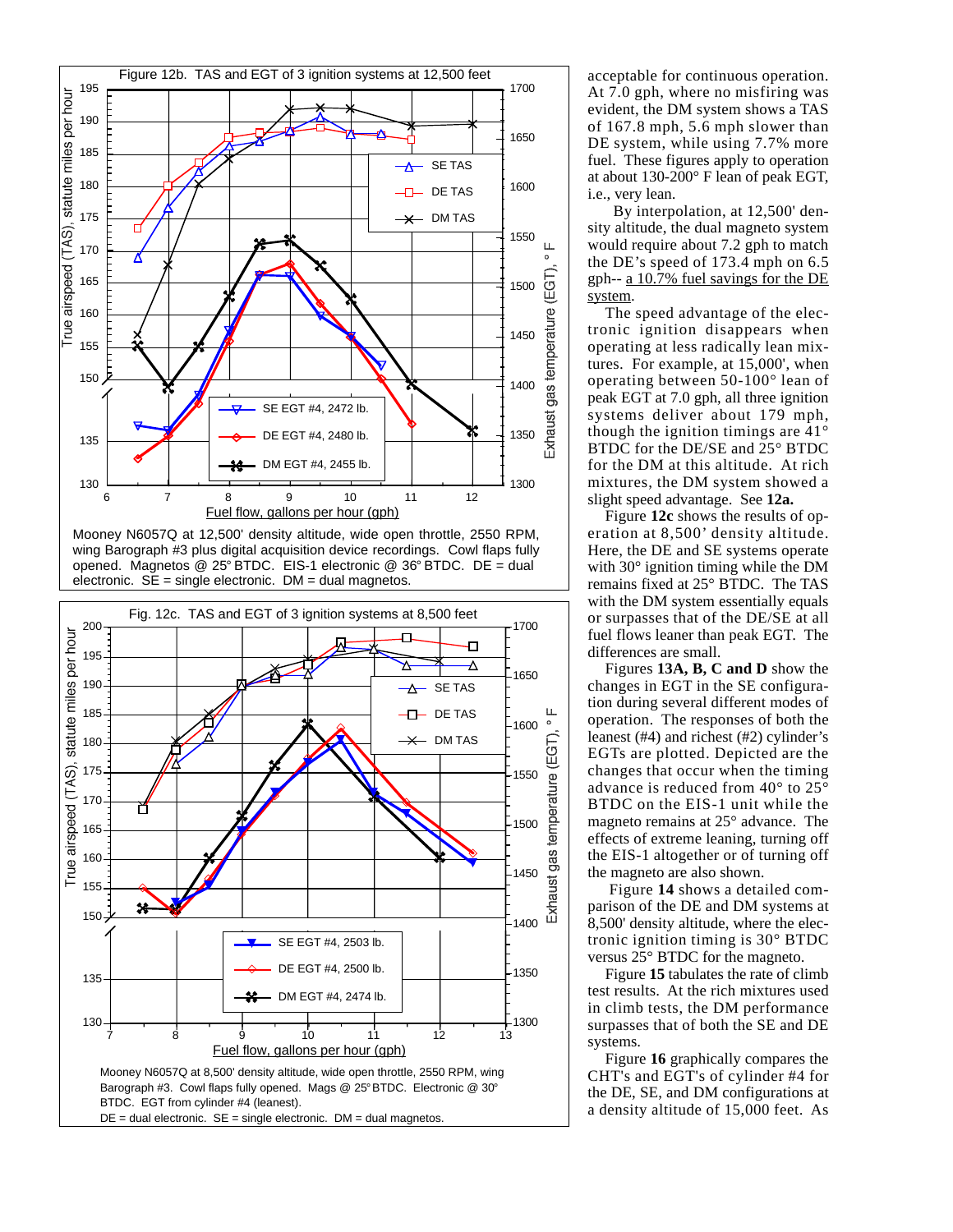

expected, the CHT is hottest and the EGT is coolest with advanced ignition timing. CHT falls dramatically with all configurations as the mixtures are made very lean. Even during the onset of lean misfire, the EGT remains much cooler than peak EGT.

The DM system reaches its lean misfire limit at significantly richer mixtures than the SE or DE system. The DE system can operate without misfire on slightly leaner mixtures than the SE system.

Four channel EGT and CHT graphs obtained with the DE system at 41° BTDC timing exaggerate the temperature spreads among the four cylinders, showing which are the leanest. In Figure **17a**, as the rich mixture is progressively leaned, #4 CHT runs hot early while #2 CHT tends to run hot later in the leaning schedule. The EGT graphs help to explain this CHT behavior. The EGT of cylinder #2, the richest cylinder, is the last to reach peak EGT while EGT #4 is the first to reach peak EGT.

Figure **17b** shows that the DM system has a smaller temperature spread among all four cylinders than is found in **17a**.

It might be expected that induction tubes #1 and #2, being the forwardmost in the induction plenum and therefore closest to the fuel fog emanating from the throat of the Ellison Throttle Body, would exhibit relatively richer mixtures and higher CHT's than the plenum's rearmost induction tubes to cylinders #3 and #4, respectively. The CHT curves in Figure **17a** tend to support this idea, as does the finding that the EGT rise of lean misfire begins at 6.0 gph for cylinders #3 and #4 but not until 5.5 gph for #1 and #2.

Figure **18** is a table that compares all 3 ignition systems at their minimum tolerable fuel flows. The cool CHTs at these low fuel flows suggest that the cooling system airflow could be reduced substantially to raise the CHT to a more thermodynamically efficient value. The table shows theoretical values for TAS and MPG that might be obtained if the cooling system were sealed up to produce a CHT of 420° F in lean cruise flight on a 100° F day or 400° F on an 80° F day. Such increases in speed require a fully closable cowl air exit that can severely restrict cooling airflow. Such tests were not possible on the testbed aircraft.

Figure **19** reveals the effect of changing the ignition timing or using a large spark plug gap. See its attached explanation.

The oil temperature in all test conditions rarely rose above the Vernatherm setting of 180° F due to the excess of oil cooler airflow in the testbed aircraft.

The engine started reliably and easily with either the electronic or impulse-coupled magneto ignition. It idled smoothly at only 500 RPM with the electronic ignition, much lower than the minimum smooth idle possible with magnetos. Electroair recommends powering the DIU's with a backup battery during starting so that a large sag in main battery voltage during cranking does not upset the functioning of the DIU's circuitry.

There were no ignition malfunctions during any of these tests. The Electroair ignition units were mounted in the 'cold air' portion of the engine cowl and tolerated heat soaking of up to 175° F inside the cowl after engine shutdown on a 100° day without any subsequent malfunction.

Simultaneously switching both of the DIU's of the DE system to the backup battery source in flight using a single toggle battery selector switch caused episodes of brief but violent misfiring because of the momentary "off" condition occurring as the switch broke contact in midthrow. A better circuit method would be to power each DIU with a center off, 2 position Milspec. 10 amp toggle switch and select the backup battery for each DIU in succession, rather than in one throw.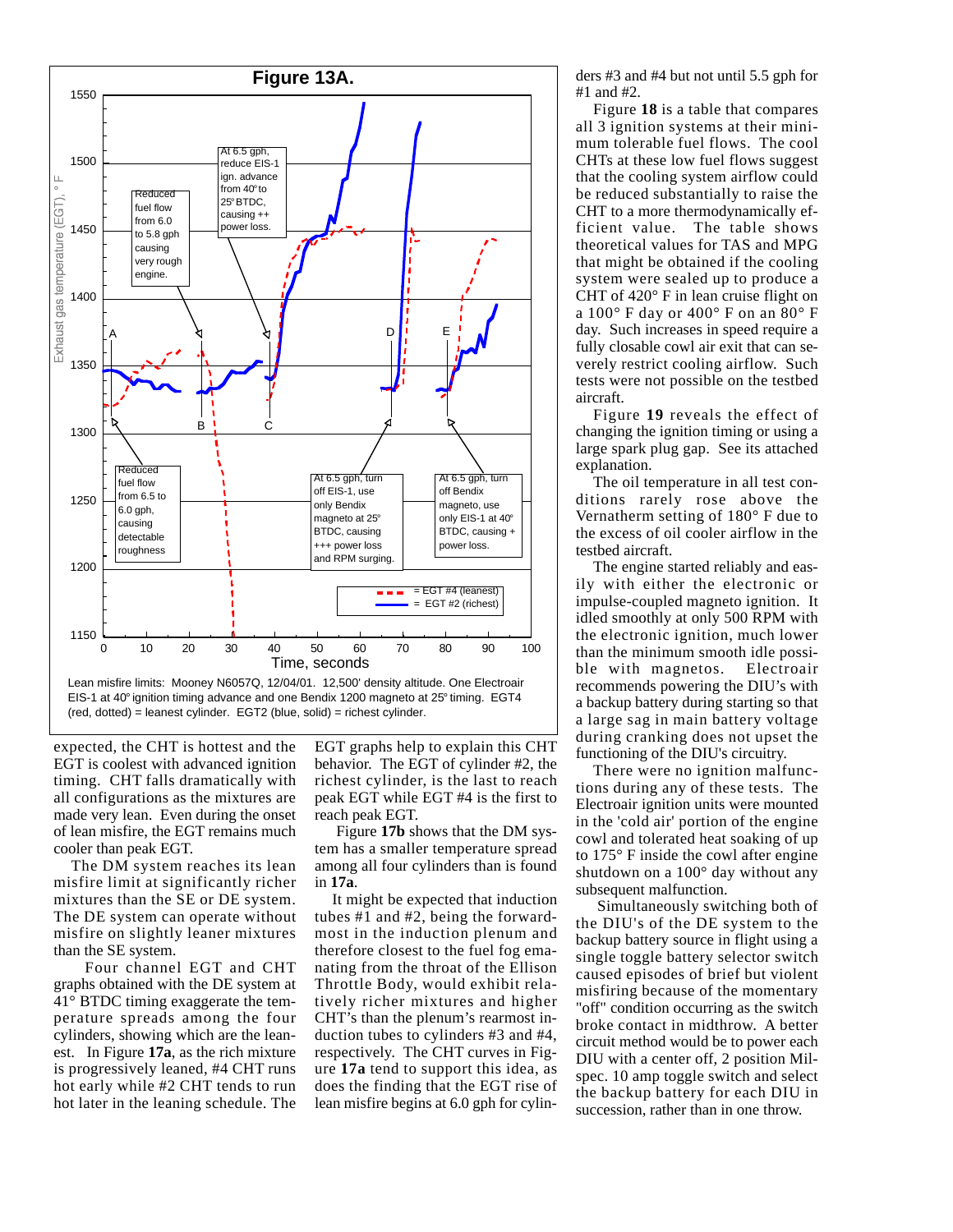

#### **DISCUSSION**

The automotive industry has successfully developed electronically controlled, battery-dependent, high energy ignition systems for many years with excellent reliability. Today's automobile systems require very low maintenance and yet operate with complex ignition timing control inputs from sensors for manifold pressure, RPM, temperature, throttle position, exhaust oxygen level, engine knock, etc.

**EAAers Jeff Rose and Klaus Savier** deserve credit for having led the way in applying such technology to aircraft engines. The results of this study suggest that the EIS-1 ignition system can provide substantial gains in performance during lean mixture operation. It must be emphasized that the results

for other electronic ignition systems or for the EIS-1 applied to any other engine may be quite different than those reported here.

**Research at Ford Motor Company** has shown that improvement in lean operation from multi-spark discharge ignition "is not so large as that obtainable by improving carburetion and continuing to use a standard singlespark ignition system."<sup>2</sup> Engine smoothness and reliability also benefit if fuel distribution/atomization deficiencies (common in many aircraft engines) are corrected prior to installing electronic ignition. The EIS-1 system was tested here on a specially modified aircraft engine that may have *already* achieved much of the performance improvements commonly attributed to adding electronic ignition to otherwise stock aircraft engines.

The DM system's Bendix 1200 mag-

netos are better suited to high altitude operation than are smaller, lower voltage magnetos. The testbed engine's tuned, scavenging exhaust system enhances volumetric efficiency and reduces charge contaminants that would otherwise slow flame propagation or impede the ignition process. Its fairly uniform mixture distribution, combined with the finer fuel atomization produced by the Ellison Throttle Body, allow this particular engine to operate smoothly in the DM configuration on much leaner mixtures  $(-150^{\circ}$  F lean of peak EGT) than most aircraft engines.

The finding that the DM system surpassed the EIS-1 in performance at 8,500' density altitude on lean mixtures may indicate that the EIS-1 timing of 30° BTDC at this altitude is too advanced for maximum brake torque (MBT). Theoretically, the faster combustion time from a high energy spark could allow its MBT timing to be slightly later rather than earlier than that for a magneto, especially in a well-scavenged engine such as this one. Klaus Savier has found that electronic ignition delivered MBT timing for his aircraft engine operating at 29" M.P. and 1900 RPM with best power mixture at around 16° BTDC.<sup>3</sup> Such timing settings were not examined on the EIS-1.

The higher rates of climb shown by the DM system suggest that the EIS-1 affords no significant horsepower advantage when using an easy-to-ignite rich mixture.

The EIS-1 modulates ignition timing by RPM and *relative* manifold pressure. Due to variations in the pressure altitudes on 3 different flights at 12,500 feet, the EIS-1 delivered 3 different ignition timing settings:  $36^\circ$ , 40°, and 38°. An absolute manifold pressure sensor would correct this variability of the timing.

#### **DETAILED EGT ANALYSIS**

The EGT and TAS performance of the SE ignition system were examined in detail at 12,500' density altitude using wide open throttle and 2550 RPM, cowl flaps fully opened. Figures 13A through D present the results.

Figure 13A, point "A", shows that the #4 cylinder EGT (red trace) rises and thus begins to show lean misfire as the mixture is leaned from 6.5 to 6.0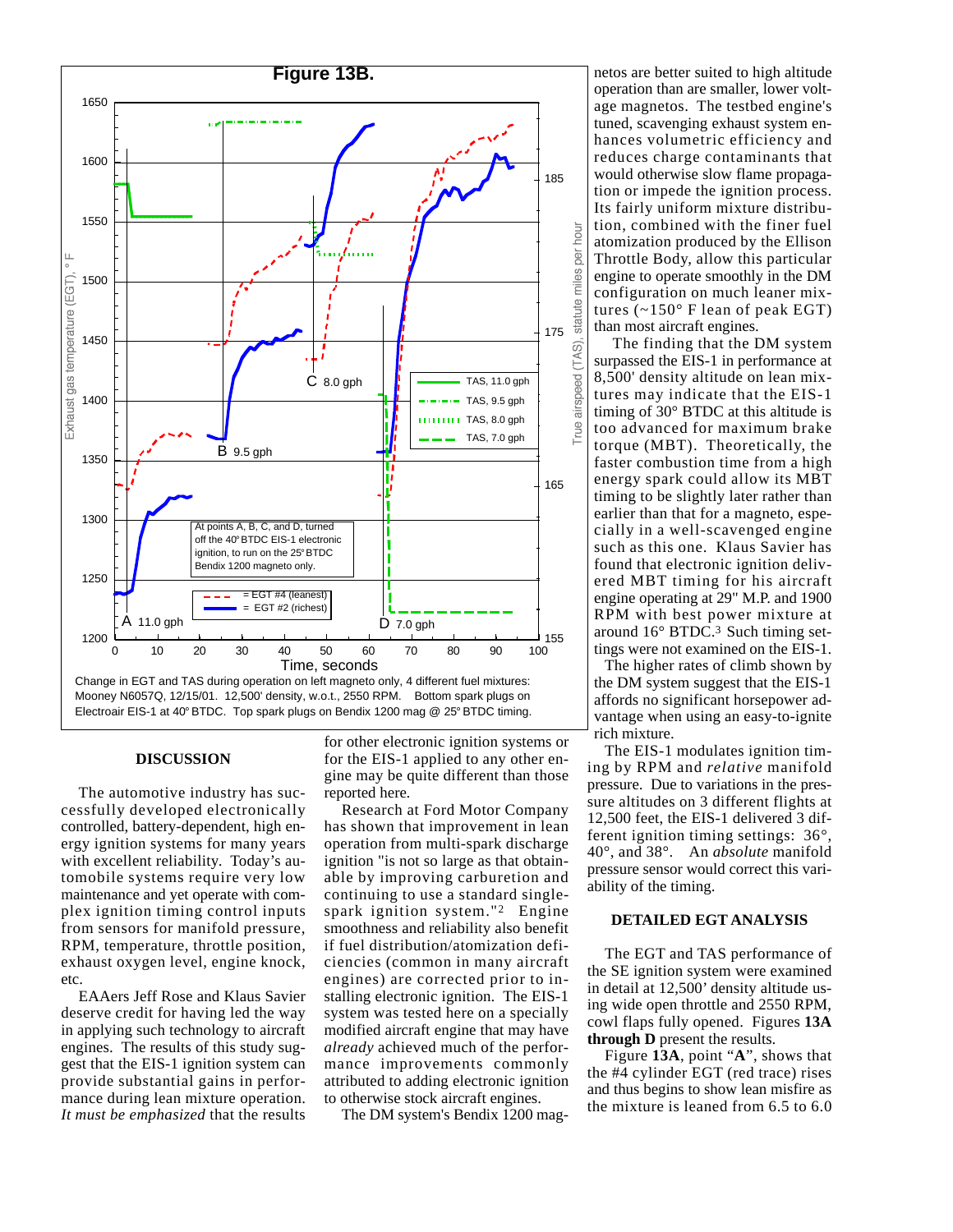gph. Meanwhile, cylinder #2 shows the more typical cooling in EGT as the mixture is leaned. This contrast in EGT behavior occurs because, on the test engine, cylinder #4 is consistently the leanest while cylinder #2 is the richest.

At point "B", where the mixture was leaned even further to just 5.8 gph, EGT #4 plummets due to its having frequent cycles with near total absence of ignition. Here, EGT #2 finally begins to show the characteristic rising EGT of partial misfiring. Not unexpectedly, the engine was running very rough at this point "B".

At point "C", the engine was running smoothly at 6.5 gph when the manifold pressure advance was turned off, reducing the EIS-1 timing from  $40^\circ$  BTDC to  $25^\circ$  BTDC, i.e., the same setting as the magneto. This produces a very large rise in EGT on both cylinders #2 and #4 and a commensurate loss of power due to the wasteful late burning of fuel as it exits the exhaust valve.

At point "D" in Figure 13A, the EIS-1 unit was turned off, leaving the Bendix 1200 magneto to fire the top spark plugs only. A major power loss ensues as the EGTs both rise dramatically. Figure 13B expands on these findings.

Point "E" in Figure 13A shows that turning off the Bendix 1200 magneto causes a much more mild rise in EGT and a much less severe loss of power. In other words, even with the slow-burning mixture setting of 6.5 gph, which is the lean misfire limit, the magneto was not contributing much to the ignition process; the major share was being supplied by the advanced firings from the EIS-1's bottom spark plugs.

Figure 13B shows the effect on EGT and TAS of turning off the EIS-1 at various mixtures. With only the top spark plugs firing at their 25° BTDC magneto timing, there is not enough time before the exhaust valve opens (EVO) to fully consume the mixture. In general, the leaner the mixture, the larger the rise in EGT upon turning off the EIS-1 because the leanest, slowestburning mixtures need the most 'head start' at ignition. Note that the EGTs of cylinder #2 (richest) and #4 (leanest) rise different amounts.

In Figure 13B, the TAS drops the most at the leanest setting (point "D"),



Change in EGT and TAS during operation on EIS-1 only, 3 different fuel mixtures: Mooney N6057Q, 12/15/01. 12,500' density, w.o.t., 2550 RPM. Bottom spark plugs on Electroair EIS-1 at 40° BTDC. Top spark plugs on Bendix 1200 mag @ 25° BTDC timing.

again reflecting the amount of energy wasted by fuel burning after it exits the exhaust valve. But two effects are occuring simultaneously. One is the influence of firing only the top spark plug in each cylinder. The other is the effect of retarding the timing from  $40^{\circ}$ BTDC to 25° BTDC.

Figure 13B, point "A" shows a drop in TAS at 11.0 gph when the electronic ignition and its bottom spark plugs are switched off. This TAS loss is partly an indication that 'bloody rich' mixtures (200-250°F ROP EGT) do indeed burn more slowly than best power mixtures. The retarding of the timing from 40° to 25° BTDC made it too late, causing the loss of power and airspeed along with the rise in EGT. This timing retarding effect is compounded by initiating ignition at only the top spark plug (magneto) in each chamber, making combustion of the entire mixture

take even longer.

At point "B" in Figure 13B, the TAS increased slightly after turning off the electronic EIS-1 ignition at 9.5 gph. This is best power mixture at this RPM, M.P. and altitude. Here, a timing of 25° BTDC on single ignition appears to deliver *more* power than a setting of 40° BTDC with dual ignitions.

Best power mixtures are the fastestburning. Running 40° BTDC timing at best power mixture appears to be too advanced--the burning occurs too early. This may impede the piston's rise near TDC and/or dissipate the peak cylinder pressure too early in the piston's descent, and thus actually reduce horsepower. The 25° BTDC timing is closer to MBT (maximum brake torque) timing at these particular conditions and the increased power occurs despite the wasted energy evident in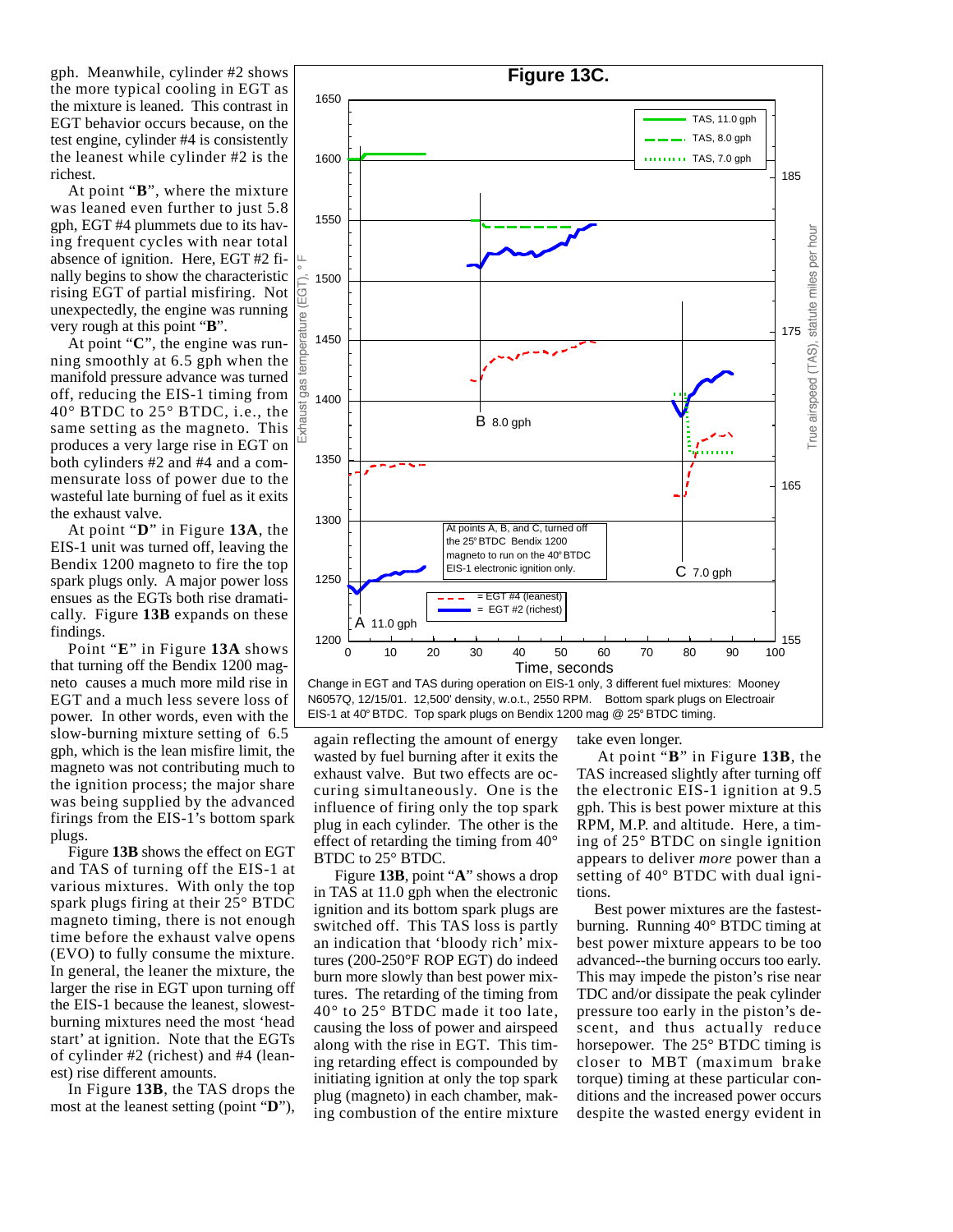

the higher EGT's during single magneto operation. This suggests that the Lycoming engineers who chose a fixed ignition timing of 25° BTDC for this engine made a wise choice.

In Figure 13C, the magneto was turned off while operating at each of 3 different mixture settings.

At point "A", while running  $40^{\circ}$ timing advance with the EIS-1 at 11.0 gph  $(\sim 270^\circ$  F rich of peak), turning off the magneto with its  $25^{\circ}$  BTDC timing shows almost no effect on EGT or TAS. This indicates that the magneto's contribution to the ignition process is minimal. Contrast this with point "A" in Figure 13B, where the absence of the EIS-1's  $40^{\circ}$  firings has a pronounced effect on EGT and TAS.

At point "B" in Figure 13C, at 8.0 gph (near peak EGT), there is a perceptible rise in EGT when turning off the magneto, but still no significant change in TAS.

At point "C", at 7.0 gph  $\left(\sim 150^{\circ} \text{ F}\right)$ lean of peak EGT), there is a more noticeable rise in EGT and fall in TAS when the magneto is turned off. This again indicates that, in the SE configuration with 40° electronic timing, the magneto only contributes significant ignition at the slowest-burning, leanest mixtures.

See Figure 13C, and point "E" in Figure 13A. Calculation shows that, at 2550 RPM, the advertised spark duration of 1.8 milliseconds for the EIS-1 using 0.030" spark plug gap would provide a continuous spark from  $41^{\circ}$ BTDC to 13.5° BTDC. With the SE system, this would overlap the  $25^{\circ}$ BTDC spark delivered by the magneto. Especially with rich mixtures, the flame front that originates at  $40^{\circ}$ BTDC from the SE bottom spark plug might be expected to partially engulf the magneto's top spark plug electrodes before they fire their spark. Such circumstances may burden the magneto coil with having to fire its spark into a somewhat increased pressure environment, increasing the possibility of stray arcing in its distributor or coil. Although we saw no evidence of arcing and know of no reports of it thus far in users of the SE system, it is suggested that the magneto-fired spark plug gaps be kept properly small when using the SE system.

Figure 13D depicts the effects of turning off the manifold pressuremodulated timing advance of the EIS-1. This changes the timing of the bottom spark plugs to 25° BTDC from their advanced setting of 40° BTDC and retains dual ignition operation. The results show a consistent but mild rise in EGT at every fuel flow setting examined, indicating the delay in the burning of the fuel. This is accompanied by the familiar drop in TAS at all except the 8.0 gph (stoichiometric) setting (point "C", Figure 13D), where the airspeed actually rose by almost 1.0 mph. This rise of TAS demonstrates better power with dual ignition at 25° BTDC at these particular settings than when the bottom plugs were firing at 40° BTDC, i.e., it is closer to the MBT timing. As was shown in Figure 13B, point "B", the increased power from an optimized timing setting (closer to MBT) more than compensates for the wasted energy of higher EGTs that accompany such retarded timing.

The 'burn speed' of the 8.0 gph stoichiometric mixture is slower than the 9.5 gph best power mixture. The loss of TAS at 9.5 gph (Figure 13D, point "B"), differs from the *rise* in TAS found at 9.5 gph in Figure 13B, point "B", where only the top spark plugs were firing. To explain why this situation reverses at 9.5 gph, recognize that flame spread is faster when originated at two spark plugs than when originated at only one. Thus, with both spark plugs firing, 25° BTDC advance is slightly too early for MBT at 9.5 gph (Figure 13D, point "B") whereas with only the top spark plugs firing, the slower flame spread places  $25^{\circ}$  timing close to MBT. The MBT setting at 9.5 gph with all spark plugs firing thus would likely be about 20° BTDC. This is true even though the EGT is shown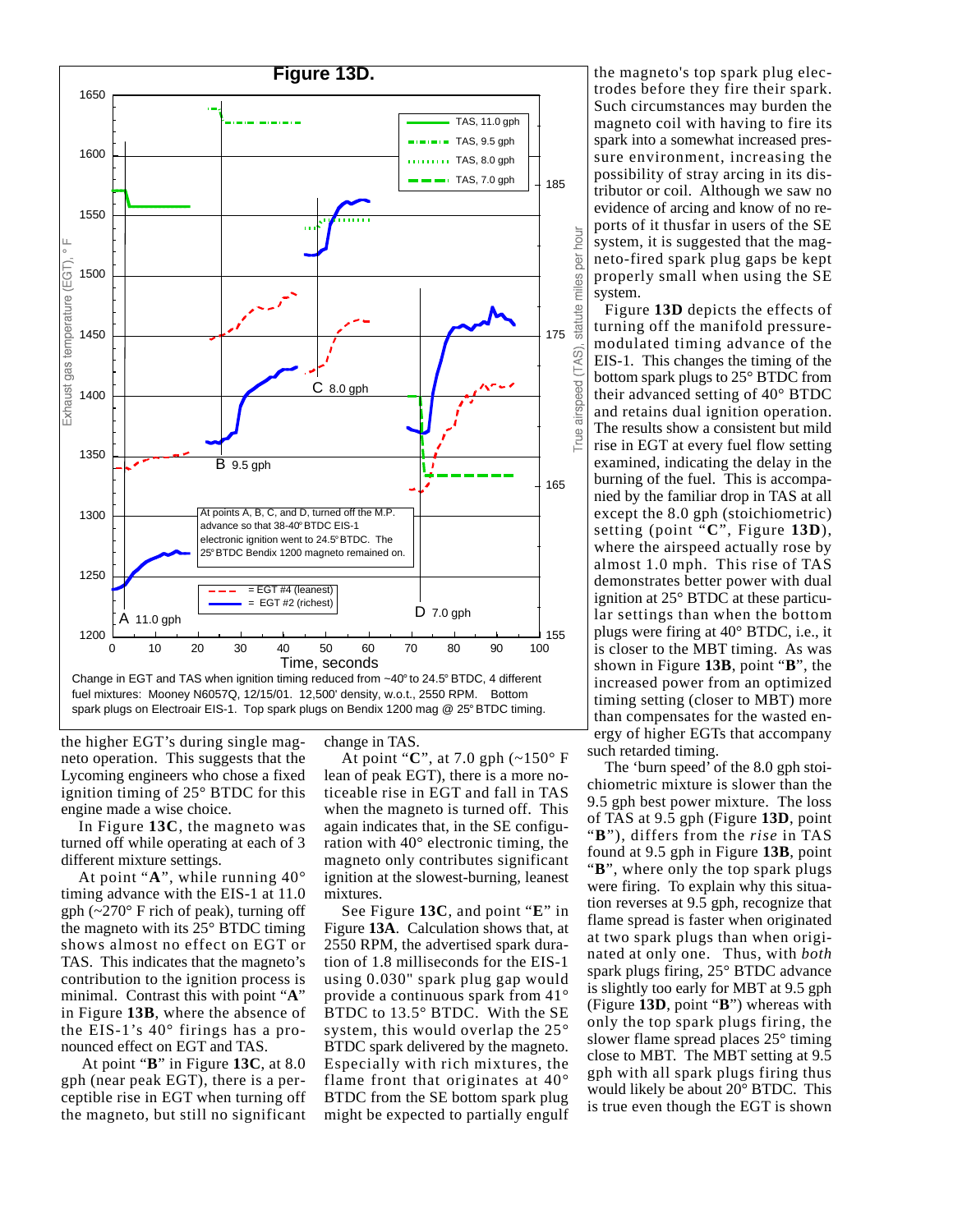

Mooney N6057Q at 8,500' density altitude, wide open throttle, 2550 RPM, richest cylinder #2, leanest cylinder #4. Wing Barograph #3 and Vetter DAD records.  $DE =$  dual electronic EIS-1 ignition @ 30° BTDC. DM = dual Bendix 1200 magnetos @ 25°BTDC.

[At 23" Hg. of manifold pressure, the EGTs of the richest cylinder (#2) are not affected by the 4° timing difference from DM to DE while the EGTs of the leanest cylinder (#4) differ significantly. The DE CHT #4 is lower than the DM CHT #4 at all fuel flows. The DE CHT #2 is hotter when LOP and cooler when ROP compared to DM CHT #2. TAS differences are small but indicate that the DE system is fastest using rich mixtures and the DM system is fastest using lean mixtures.

to rise as the 40° BTDC timing is cut to  $25^\circ$ .

Simply modulating ignition timing according to manifold pressure and RPM ignores the direct and profound dependency of MBT timing on the fuel/air mixture. Figure 13 clearly depicts this dependency and suggests the need for a sensor such as an exhaust oxygen sensor to modulate ignition timing with mixture. Although such sensors are purported to be problematic in engines that use leaded fuels, hopefully this technical problem will soon be solved for aircraft engines.

The EGT spread shown in Figure 17a suggests that the mixture distribution of this engine could be further improved. Cylinder #2 is too rich and cylinder #4 is too lean. Because the intake mouth of induction tubes #2 and #4 share the incoming fuel fog on the left side of the Ellison Throttle Body, with #2's mouth placed directly in front of #4's, a further reduction in EGT and CHT spread can likely be achieved by moving #2's mouth slightly aside to send more fog to #4's.

Figure 17b shows that the lean misfire of all cylinders in the DM configuration begins at 6.5 gph, a richer setting than the 6.0 gph misfire limit for the DE system shown in 17a.

| Figure 15. Electroair EIS-1 ignition versus Bendix 1200 magneto in rate of climb performance. |           |              |      |                |         |        |                   |     |    |                        |          |  |  |
|-----------------------------------------------------------------------------------------------|-----------|--------------|------|----------------|---------|--------|-------------------|-----|----|------------------------|----------|--|--|
| Mooney N6057Q                                                                                 | lgn.      | Density alt. | gph  | Weight,<br>lb. | pEGT, F | EGT, F | ROP.F CHT.F OAT.F |     |    | Timing,<br><b>BTDC</b> | ROC, fpm |  |  |
| $\mathsf{ROC}$ = Rate of climb                                                                | DE.       | 2500-3500    | 18.7 | 2525           | 1620    | 1409   | 211               | 399 | 81 | 25                     | 1511     |  |  |
| pEGT = peak EGT, est.                                                                         |           |              |      |                |         |        |                   |     |    |                        |          |  |  |
| $ROP = rich of peak$                                                                          | <b>DE</b> | 3500-4500    | 17.7 | 2523           | 1610    | 1398   | 212               | 407 | 81 | 25                     | 998      |  |  |
| fpm = feet per minute                                                                         | SE.       | 3500-4500    | 17.1 | 2525           | 1610    | 1387   | 223               | 408 | 71 | 25                     | 970      |  |  |
| $CHT = cvI.$ head temp.                                                                       | <b>DM</b> | 3500-4500    | 17.8 | 2485           | 1620    | 1353   | 267               | 402 | 77 | 25                     | 1138     |  |  |
| $EGT = e x h$ . gas temp.                                                                     | <b>DM</b> | 3500-4500    | 17.8 | 2536           | 1620    | 1358   | 262               | 422 | 55 | 25                     | 1029     |  |  |
| DE=dual electronic                                                                            |           |              |      |                |         |        |                   |     |    |                        |          |  |  |
| <b>SE=single electronic</b>                                                                   | DE        | 7500-8500    | 15.0 | 2514           | 1600    | 1408   | 192               | 421 | 64 | 30                     | 704      |  |  |
| DM=dual magneto                                                                               | <b>SE</b> | 7500-8500    | 15.0 | 2516           | 1590    | 1413   | 177               | 436 | 62 | 30                     | 701      |  |  |
|                                                                                               | <b>DM</b> | 7500-8500    | 15.0 | 2480           | 1605    | 1388   | 217               | 420 | 70 | 25                     | 787      |  |  |
| w.o.t., 2600 RPM                                                                              | <b>DM</b> | 7500-8500    | 15.0 | 2530           | 1605    | 1394   | 211               | 424 | 55 | 25                     | 721      |  |  |
| 125 IAS mph, panel                                                                            |           |              |      |                |         |        |                   |     |    |                        |          |  |  |
| cowl flap full open                                                                           | <b>DE</b> | 10500-11500  | 13.3 | 2490           | 1560    | 1375   | 185               | 430 | 49 | 34                     | 557      |  |  |
|                                                                                               | <b>SE</b> | 10500-11500  | 12.8 | 2488           | 1550    | 1381   | 169               | 429 | 52 | 34                     | 531      |  |  |
| gph = panel FlowScan                                                                          | <b>DM</b> | 10500-11500  | 13.5 | 2466           | 1570    | 1353   | 217               | 402 | 62 | 25                     | 579      |  |  |
| CHT= hottest (cyl #4)                                                                         |           |              |      |                |         |        |                   |     |    |                        |          |  |  |
| $EGT =$ leanest (cyl #4)                                                                      | <b>DE</b> | 11500-12500  | 13.1 | 2487           | 1525    | 1315   | 210               | 430 | 46 | 35                     | 452      |  |  |
| CHT for 100°F day                                                                             | <b>SE</b> | 11500-12500  | 12.7 | 2485           | 1515    | 1360   | 155               | 428 | 47 | 35                     | 459      |  |  |
|                                                                                               | <b>DM</b> | 11500-12500  | 13.3 | 2464           | 1550    | 1341   | 209               | 402 | 57 | 25                     | 508      |  |  |
| Dew point spreads:                                                                            |           |              |      |                |         |        |                   |     |    |                        |          |  |  |
| $DE = 18F$                                                                                    | DE        | 14000-15000  | 10.6 | 2447           | 1490    | 1364   | 126               | 425 | 35 | 40                     | 349      |  |  |
| $SE = 17F$                                                                                    | <b>SE</b> | 14000-15000  | 10.6 | 2461           | 1510    | 1386   | <u>124</u>        | 439 | 40 | 40                     | 345      |  |  |
| $DM = 15F$                                                                                    | <b>DM</b> | 14000-15000  | 11.0 | 2444           | 1530    | 1380   | 150               | 402 | 48 | 25                     | 415      |  |  |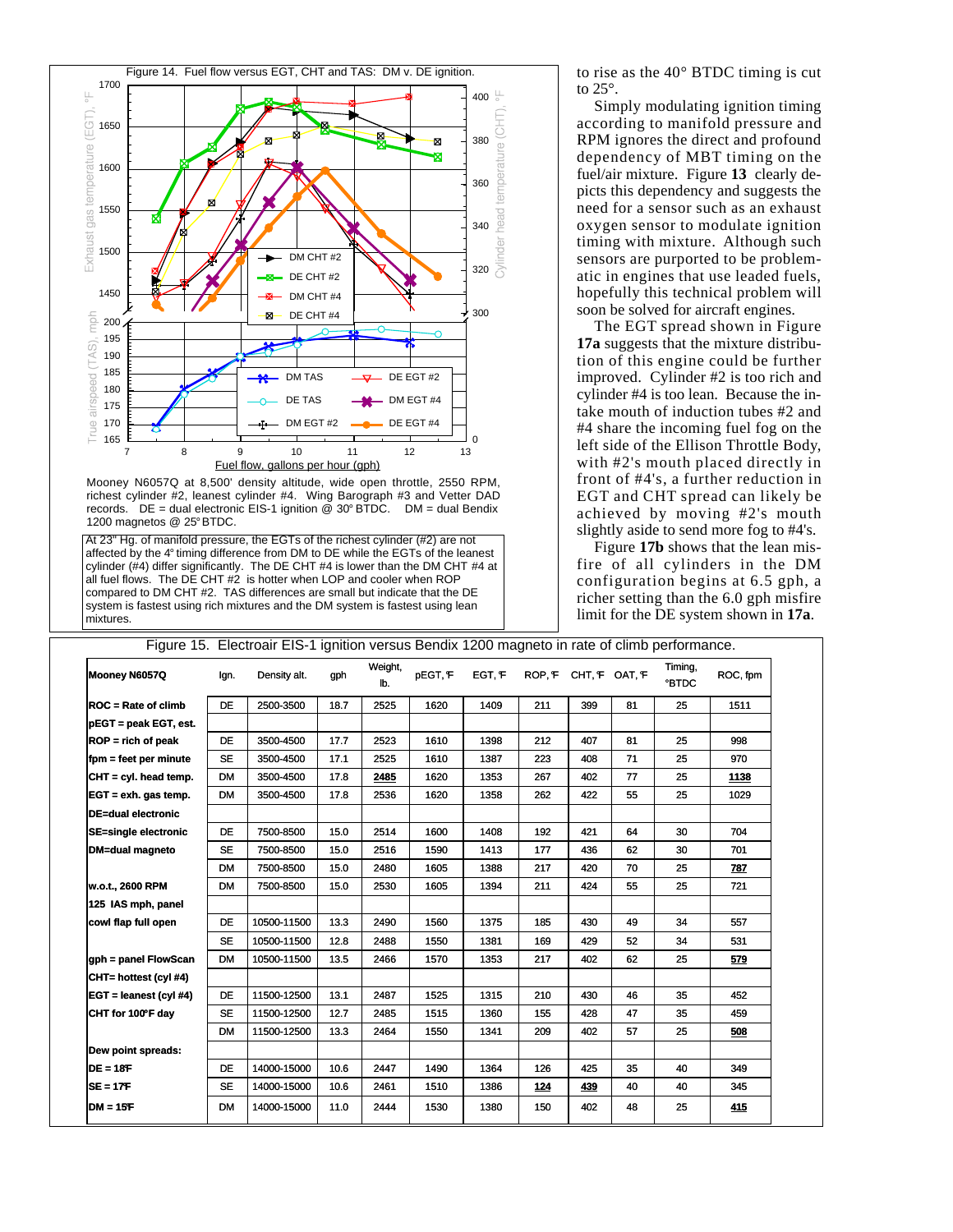

hottest cylinder #4, Vetter DAD recordings.  $DM = dual$  Bendix 1200 magnetos (25° BTDC) DE = dual electronic EIS-1 (41° BTDC) SE = single electronic EIS-1 (41° BTDC) with single Bendix magneto (25° BTDC)

Though firing at the same  $41^{\circ}$  timing at 15,000' as the DE system, the SE system probably operates as if its ignition were timed later due to the slower burning that results when early firing is initiated only at the SE bottom spark plug. Thus, a slight increase in timing advance relative to the DE system might be expected to help extend the lean misfire limit of the SE system and improve its power output. Figure 19 appears to confirm this idea by showing SE data for both 36° and 40° BTDC timing at 12,500' altitude. Note here that the airspeed developed with mixtures near the lean limit is slightly better at  $40^{\circ}$  timing than at  $36^{\circ}$  timing and that the converse is true at rich mixtures. Also note the expected increase in CHT and decrease in EGT with the  $40^{\circ}$  timing.

In Figure 19, the  $36^{\circ}$  timing was too rough running at 6.0 gph to obtain a stable TAS. We estimate that this would have yielded about 15 mph slower than the TAS of the  $40^{\circ}$  timing at  $6.0$  gph. The use of a  $0.060$ " electrode gap on the bottom spark plug of cylinder #4 (the leanest cylinder) caused it to prematurely misfire relative to the lean limit found using the standard 0.031" gap. Presumably, the diminished spark duration of the larger gap did not last long enough to reliably ignite the very scarce fuel molecules at the leanest mixtures.

Figures 20a,b and 21 show the results of "clocking" the electrode gap axis of the bottom spark plug in cylinder #4. The results are explained in the accompanying sidebar.

Figure 22 clearly shows the large effect on EGT from advancing the ignition timing. The peak EGT at 15,000' and  $41^{\circ}$  BTDC timing is lower and occurs at a leaner mixture than with  $25^{\circ}$  magneto timing. The fact that the DE and DM EGT's nearly match at 8,500' suggests that it is the *timing* and not the high energy that causes the EGTs of these two systems to differ at  $15,000'$ .

Textron Lycoming's Flyer newsletter states that they allow "leaning to peak EGT at 75% power and below on our direct drive normally aspirated engines."4 They also state that "leaning past the peak (EGT) is not recommended".

Wide experience has shown that, when a reasonably even mixture distribution exists, conventional aircraft engines can safely operate continuously lean of peak EGT with the following important stipulations:

1) It must be at less than  $70\%$ power. For normally aspirated engines, it is generally at altitudes above 10,000 feet where w.o.t. settings, which are best able to give even mixture distribution, deliver no more than 70% power.

2) It is verified by EGT measurements that all cylinders are at least 25° lean of peak EGT. Ideally, the multi-cylinder EGT/CHT gauge should have an alarm capability such as those built by JPI and KS **Avionics.** 

3) All cylinder's CHTs' must be within acceptable limits for continuous operation (generally below 420° F) when measured by an accurate multi-cylinder CHT gauge.

4) There must be no evidence of noticeable roughness.

#### **CONCLUSIONS**

1) Advanced ignition timing with the EIS-1 high energy electronic ignition system significantly improved aircraft speed and fuel economy in cruise flight at high altitude during operation with very lean mixtures.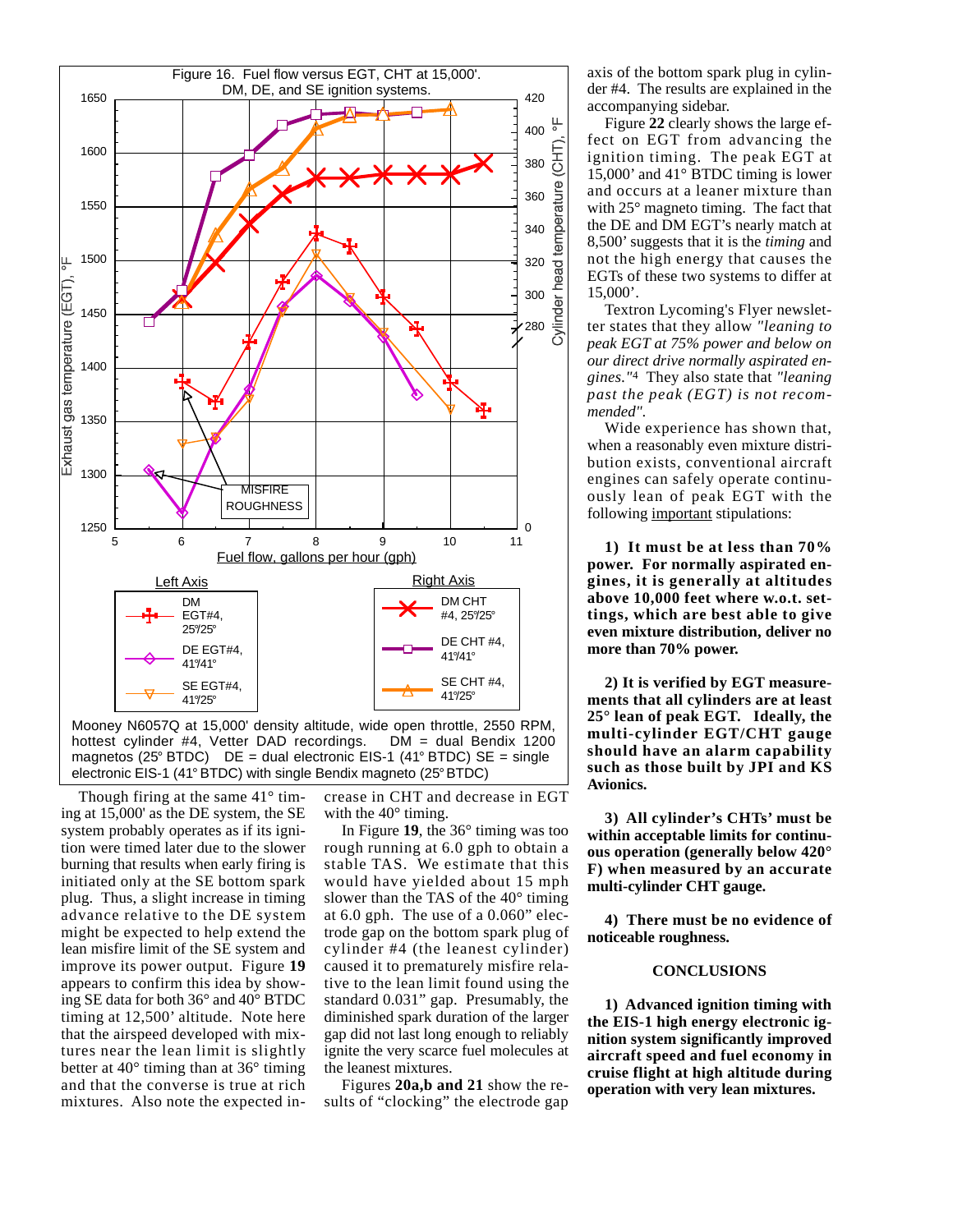

Mooney N6057Q; 15,000' density alt., wide open throttle, 2550 RPM, Vetter DAD records. CHT corrected to 100  $\mathcal{F}$  day. DE = dual electronic EIS-1 ignitions  $\mathcal{Q}$ 41° BTDC timing. Note cylinder #2 clearly has the richest mixture at any fuel flow.

2) These advantages will most benefit aircraft of relatively low span loading that are designed to cruise above 10,000 feet with normally aspirated engines.

3) Before installing electronic ignition on an aircraft:

a) Its engine induction and mixture distribution should be optimized using high quality, multi-cylinder EGT/CHT gauges to balance the flow to all cylinders.

b) The adequacy of the engine cooling system should be tested and confirmed as more than adequate.

c) The engine operator should acquire a thorough understanding of the maintenance and operation of electronic ignition and recognize and accept the risks in its use.

4) The SE system ignition timing appears to optimize at a slightly more advanced setting than the DE system.

5) As the fuel mixture is leaned,

the progressive reduction in flame speed can be as much as  $50-60\%$ . Programming the ignition to MBT timing during such lean operation requires a closed loop fuel mixture sensor in addition to inputs from absolute manifold pressure and RPM.

6. Lean operation can best be optimized by a properly timed, high energy, long duration spark applied across a large electrode gap that is ideally oriented with respect to local combustion chamber swirl.

Other electronic ignition systems may perform differently than the EIS-1 system tested here and may be the subject of future study by the **CAFE Foundation.** 

#### **BIBLIOGRAPHY**

1 EPG IV, by Brien Seeley, Ed Vetter and The CAFE Board, Sport Aviation.

2 A Study of Carburetion Effects on Power, Emissions, Lean Misfire Limit. and EGR Tolerance of a Single-Cylinder Engine, J.A. Harrington, Engineering and Research Staff, Ford Motor Company. SAE paper 760754, October, 1976. Page 8.

3 Klaus Savier, personal communication. 11/08/01.

4 Lycoming Flyer--Key Reprints, page 41. 1996. Textron Lycoming, 652 Oliver Street, Williamsport, PA. 17701. Page 41.

5. High-Energy Spark-Flow Coupling in an IC Engine for Ultra-Lean and High EGR Mixtures. Michael A.V. Ward, Combustion Electromagnetics, Inc. SAE paper 2001-01-0548, March, 2001.

The CAFE Foundation wishes to thank Jeff Rose at Electroair® for providing the electronic ignition system for this study. His experience, advice and guidance were indispensable in performing this work. The CAFE Foundation has no financial interest in Electroair, LightSpeed Engineering, Unison, Aerosance, TeledyneTechnologies, Lycoming, **Continental, General Motors or GAMI** jectors.

**Internet links:** 

cafefoundation.org

electroair@juno.com (Electroair®) LightSpeedEngineering.com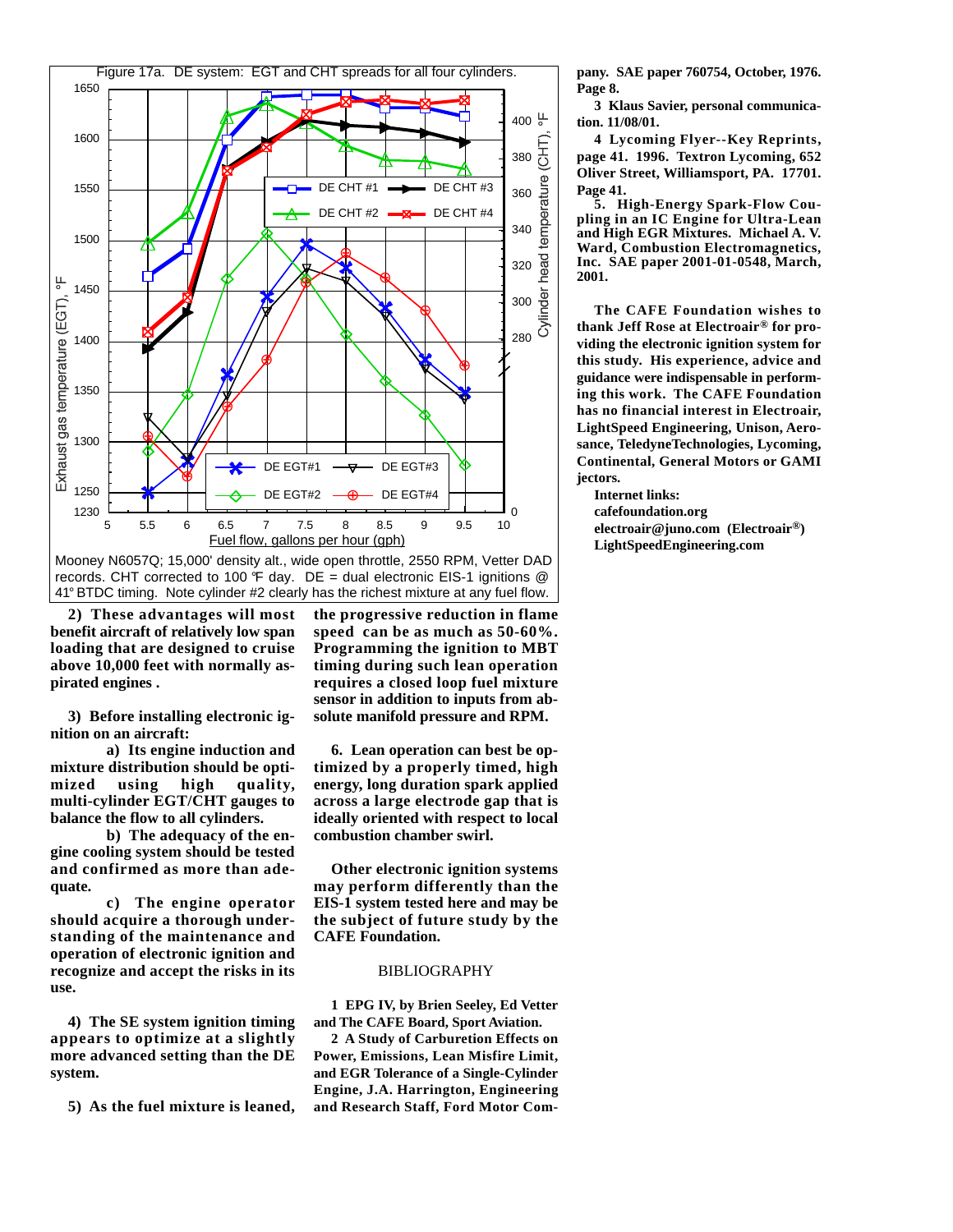

| Figure 18. Cooling drag at lean limit operation--calculated potential TAS and MPG gains with cowl flap fully closed. |           |               |     |            |            |                |                         |           |                         |         |                              |             |            |                          |
|----------------------------------------------------------------------------------------------------------------------|-----------|---------------|-----|------------|------------|----------------|-------------------------|-----------|-------------------------|---------|------------------------------|-------------|------------|--------------------------|
| Mooney N6057Q                                                                                                        | lgn.      | Dens.<br>alt. | gph | <b>TAS</b> | <b>MPG</b> | LOP EGT. ºF    | <b>EGT</b><br>spread, F | CHT,<br>F | <b>CHT</b><br>margin, F | Cooling | Drag<br>excess, % savings, % | Mph<br>gain | New<br>TAS | <b>New</b><br><b>MPG</b> |
| Lean limit operation                                                                                                 | DE        | 8500          | 8.0 | 178.8      | 22.4       | 159/144/146/18 | 44                      | 370       | 50                      | 38%     | 3.8%                         | 3.4         | 182.2      | 22.8                     |
| EIS-1 v. Bendix magneto                                                                                              | <b>SE</b> | 8500          | 8.0 | 176.4      | 22.1       | 174/145/134/16 | 40                      | 349       | 71                      | 53%     | 5.3%                         | 4.9         | 181.3      | 22.7                     |
| $\angle$ LOP = lean of peak                                                                                          | <b>DM</b> | 8500          | 8.0 | 180.3      | 22.5       | 169/148/140/18 | 47                      | 356       | 64                      | 48%     | 4.8%                         | 4.5         | 184.8      | 23.1                     |
| All CHTs = 100 F day                                                                                                 |           |               |     |            |            |                |                         |           |                         |         |                              |             |            |                          |
|                                                                                                                      | DE        | 12500         | 6.5 | 173.4      | 26.7       | 189/176/176/19 | 21                      | 368       | 52                      | 39%     | 3.9%                         | 3.5         | 176.9      | 27.2                     |
| Potential gains in TAS,                                                                                              | <b>SE</b> | 12500         | 7.0 | 176.6      | 25.2       | 149/110/152/15 | 47                      | 355       | 65                      | 49%     | 4.9%                         | 4.5         | 181.1      | 25.9                     |
| MPG <sub>et CHT=420F</sub>                                                                                           | <b>DM</b> | 12500         | 7.0 | 167.8      | 24.0       | 159/151/120/14 | 39                      | 329       | 91                      | 68%     | 6.8%                         | 6.0         | 173.8      | 24.8                     |
| TAS with wing cuffs on                                                                                               |           |               |     |            |            | 9              |                         |           |                         |         |                              |             |            |                          |
| DE (dual electronic)                                                                                                 | DE        | 15000         | 6.0 | 168.7      | 28.1       | 215/160/188/22 | 55                      | 350       | 70                      | 53%     | 5.3%                         | 4.6         | 173.3      | 28.9                     |
| <b>ISE</b> (single electronic)                                                                                       | <b>SE</b> | 15000         | 6.0 | 168.8      | 28.1       | 182/161/129/17 | 53                      | 346       | 74                      | 56%     | 5.6%                         | 4.9         | 173.7      | 28.9                     |
| DM (dual magneto)                                                                                                    | <b>DM</b> | 15000         | 6.5 | 170.3      | 26.2       | 146/148/90/149 | 59                      | 331       | 89                      | 67%     | 6.7%                         | 6.0         | 176.3      | 27.1                     |

Cooling drag excess at lean mixture operation with cowl flaps fully open: A cowl exit that can be almost completely closed would be necessary to achieve these calculated gains in TAS and MPG. All TAS are uncorrected for wing cuff drag and thus are low by 3-5 mph. Assume 0.75% cooling drag reduction per F rise in CHT, assume cooling drag = 10% of total drag and that induced drag fraction = zero. Source: Lycoming cooling data showing 30% less cooling drag for CHT of 435°F than for CHT of 400°F.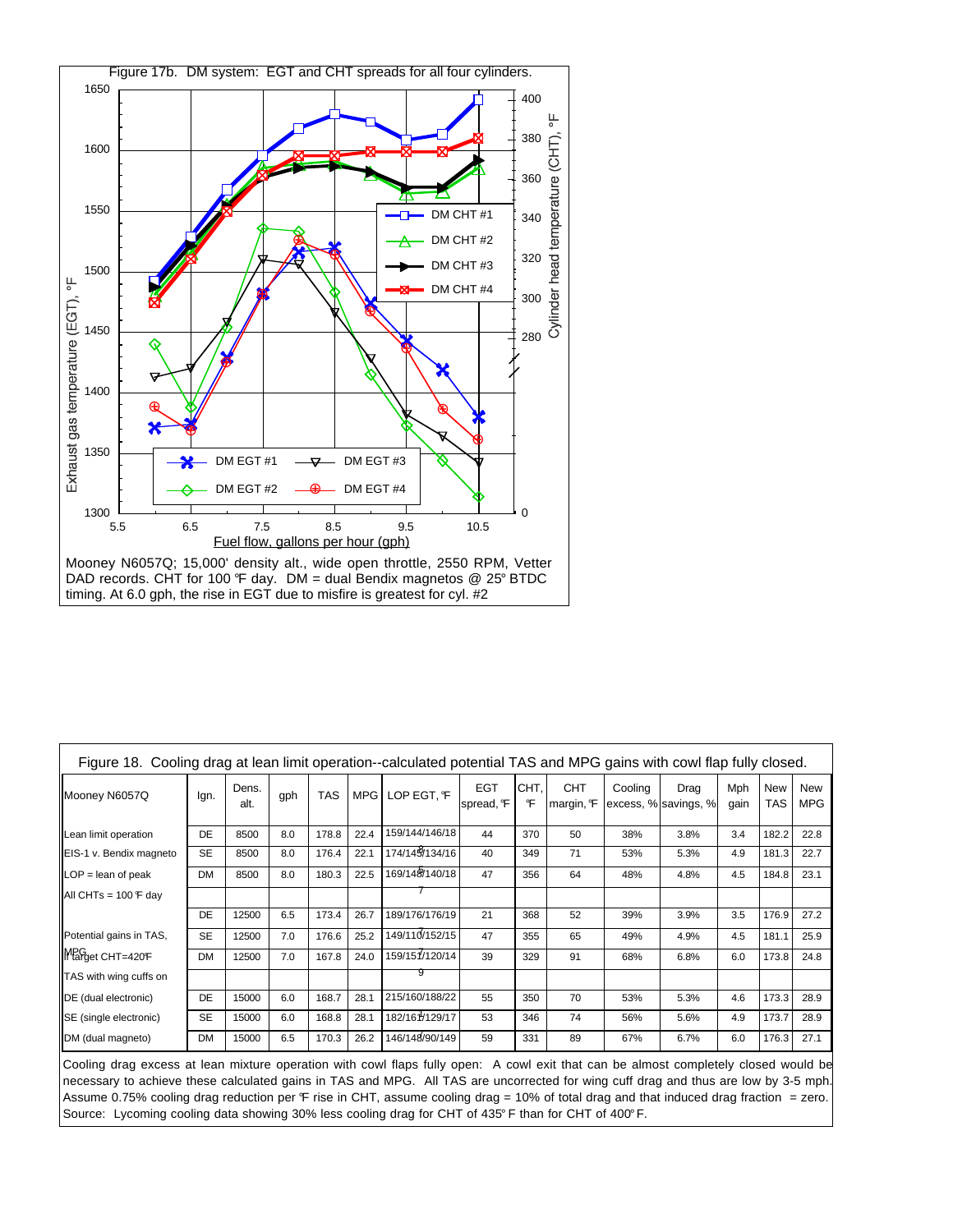

EIS-1 firing bottom plugs using 0.031" gap, Bendix 1200 magneto @ 25° BTDC firing top plugs using 0.018" gap. Wide open throttle, 2550 RPM, All CHT's corr. to 100 $\degree$  F day. Cyl # 4 (leanest) bottom plug gap = 0.060" on 1/10/02 flight only. Aircraft weights: 2472 lb. @ 36°, 2537 lb. @ 40°, 2490 lb. @ 0.060" gap.

The 40° timing produces a hotter CHT than 36° timing. This is a finding consistent with most of the data from other flights in which advancing the timing increases CHT. Likewise, the 40° timed EGTs are generally cooler than when at 36° timing. More of the heat of combustion goes into the cylinder head and less remains in the exhaust gas when using 40° timing than with 36° timing.

The TAS with the 40° timing is faster than with 36° timing at their lean misfire limit of 6.5 gph. The TAS with 40° spark advance was slower than with 36° advance when using ROP mixtures. This is presumably because rich mixtures burn faster, calling for less timing advance to optimize power.

When the #4 bottom spark plug gap was set to 0.060", the engine reached its lean misfire limit sooner, with perceptible roughness beginning at 7.0 gph rather than the 6.5 gph limit found on the other flights that used the standard gap of 0.031". The large gap misfired badly at 6.5 gph with a large loss of TAS and major engine roughness.

The 40° timing allowed the engine to continue running without severe roughness at just 6.0 gph. However, at 5.8 gph, the roughness became prominent and uncomfortable as EGT #4 40° plummeted due to frequent cycles of severe misfire.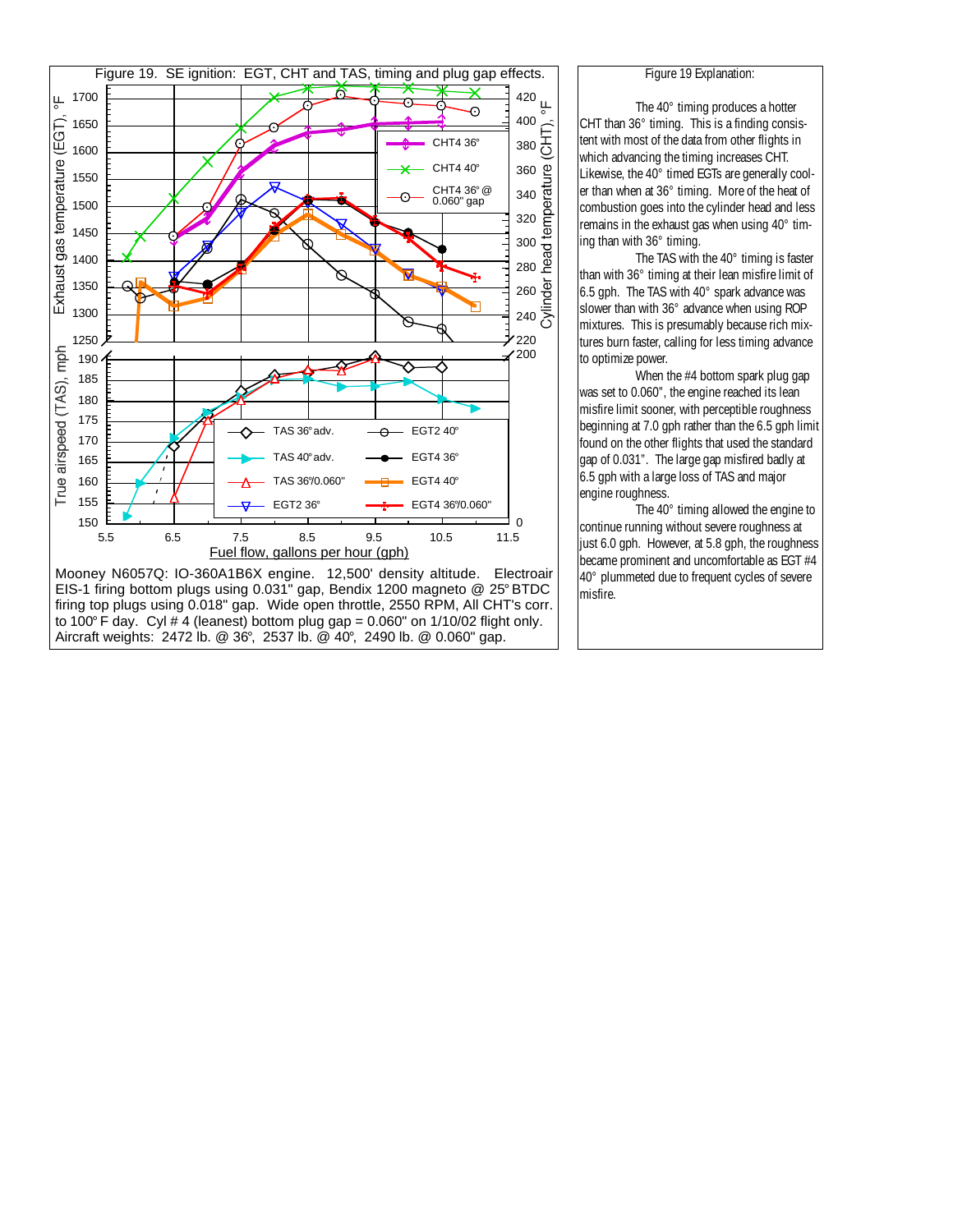

Mooney N6057Q; SE ignition at 12,500' wide open throttle, 2550 RPM, Vetter DAD recordings. EIS-1 fires bottom plugs at 36° BTDC with 0.031" gap.<br>Bendix Magneto @ 25° BTDC fires top plugs with 0.018" gap. Cylinder #4 (leanest) bottom spark plug electrode gap axis tested at 3 different rotations: Flt.  $#1 = stock = -30^\circ$ Flt.  $#2 = +60^{\circ}$ Flt.  $#3 = +10^{\circ}$  See Figures 20b, 21.



2550 RPM, Vetter DAD recordings. EIS-1 fires bottom plugs at 36° BTDC with 0.031" gap. Bendix Magneto @ 25° BTDC fires top plugs with 0.018" gap. Cylinder #2 (richest) has its plug electrode axes remaining at stock rotation on all 3 flights while cylinder #4 has its bottom plug gap rotations set to #1 = -30°,  $#2 = +60^{\circ}, #3 = +10^{\circ}$ . Figure 20a shows gap rotation effects on EGT.

#### Figures 20a and 20b Explanation:

In Figure 20a, the lowest EGT at each aph setting indicates the most complete combustion before EVO (exhaust valve opening). The blue lines suggest that the +60° spark plug electrode axis gives the most complete combustion at the leanest mixtures short of the misfire limit. The +10° axis (red lines) show higher EGT's in both the dual and single ignition modes, which implies a slower initiation of the combustion process, causing it to take longer.

Some research suggests that, if the electrode gap is oriented perpendicular to the 'wind' or direction of gas swirl in the combustion chamber at the moment of ignition, a high energy spark can be stretched into a loop shape that better ignites extremely lean mixtures because of the greater surface area of such a looped spark.<sup>5</sup> The blue line in Figure 20a suggests that the +60° gap axis is so oriented. That the +60° axis also demonstrated what both cockpit observers noted as smoother engine operation at 6.5 gph than the other two gap axes tested also implies that, for this particular engine, cylinder, throttle setting and RPM, the +60° axis provides more complete ignition than the others tested.

Figure 20b shows the control values for cylinder #2's EGT at the exact same second at which the data in Figure 20a was obtained for cylinder #4. There is close agreement in cylinder #2's EGTs on all three flights. If any difference in fuel flow is apparent between the second flight with +60° gap (blue line on graph) versus the first or third flights, it was that the second flight used a slightly richer mixture at the nominal 7.0 gph setting. For example, if the second flight used 7.05 gph where the other flights used 6.95 gph, the slightly higher (blue) EGT in Figure 20b would be the expected result at the 7.0 gph point

If indeed the second flight had such a richer mixture, this would be expected to cause higher EGTs for the blue line trace at the 7.0 gph point in Figure 20a. Instead, Figure 20a shows the blue line trace to be lower at the 7.0 gph point. This implies that the observed differences are real and not artifact or noise.

The fact that the dark blue line plummets at the 6.2 gph setting is likely due to the spark being blown out by a 'wind' in the combustion chamber that likely blows perpendicularly across the +60° gap axis. This 'wind' may be somewhat blocked by the 'upwind' electrode with both the -30° and +10° axes, thus their sheltered gap can escape having its spark stretched out to a larger arc length. A stretched spark blows out when the spark energy is no longer sufficient to ionize the scarce (lean) molecules across its longer arc loop length.

Note that at 8.0 gph, with its easy-toignite, faster burning mixture, the gap axis appears to have little or no effect on EGT.